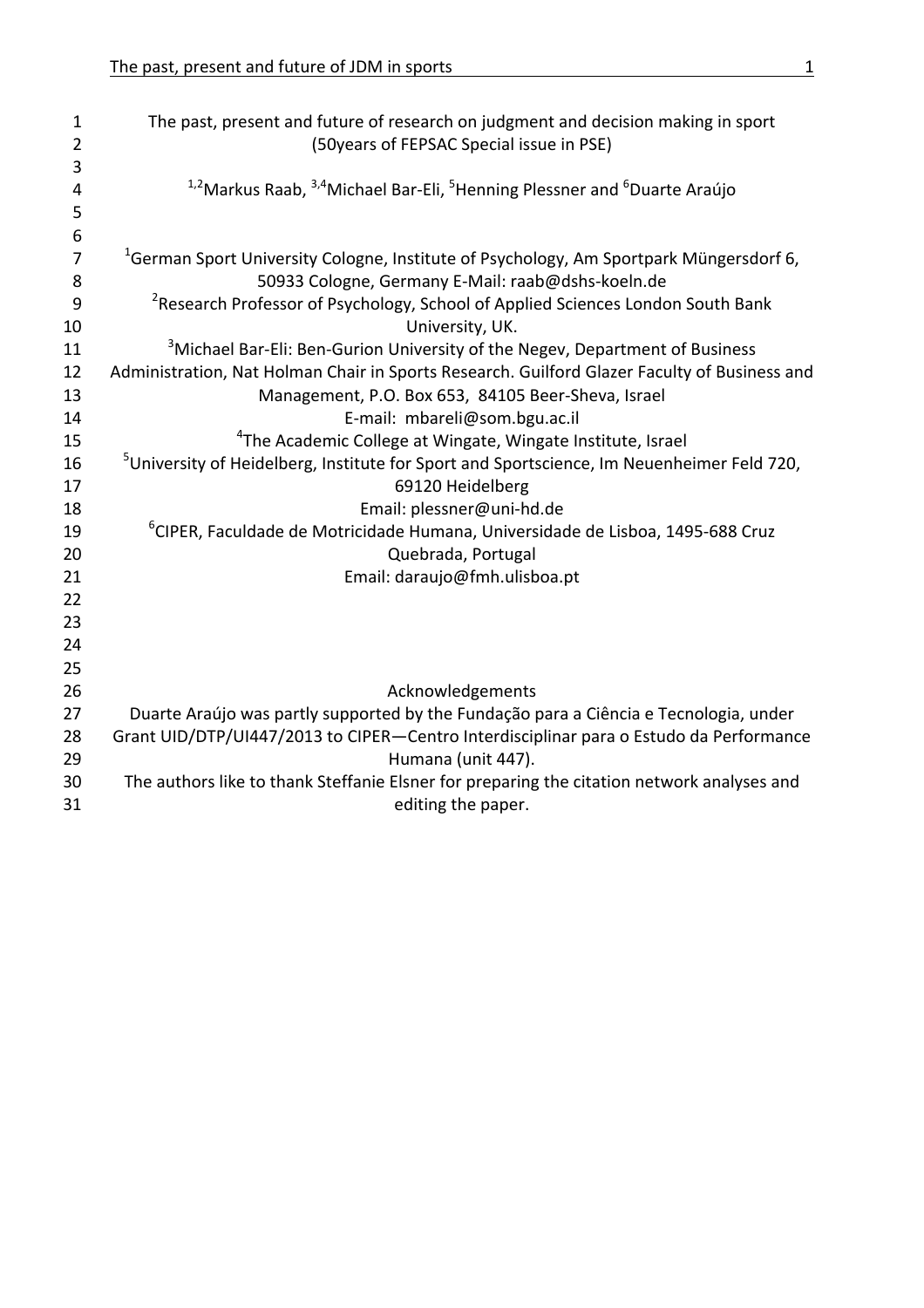| 32       | Abstract                                                                                      |
|----------|-----------------------------------------------------------------------------------------------|
| 33       | Objectives: The study of judgment and decision-making in sports is at least as old as the     |
| 34       | anniversary of FEPSAC we celebrate with this special issue. It seems therefore appropriate to |
| 35       | look into the past, present and future of this topic. Design: For the past, a focus of the    |
| 36       | review is relating the European perspective of the co-authors into a larger frame of areas in |
| 37       | judgment and decision making within the last 50 years and beyond.                             |
| 38       | Method/Results/Conclusions: For the present, scientific current developments will be          |
| 39       | structured as judgments from the most influential perspectives such as the economical,        |
| 40       | social cognition, ecological dynamics or cognitive approaches illustrating some milestones in |
| 41       | research on judgment and decision-making in sports of today. For the future, potentials of    |
| 42       | the field will be structured based on theory, methodology and practical applications          |
| 43       | showcasing challenges for the next decades of research ahead of us.                           |
| 44       |                                                                                               |
| 45       | Keywords: choice, social cognition, dynamical system, embodied cognition, economical          |
| 46       | models, ecological perspective                                                                |
| 47<br>48 |                                                                                               |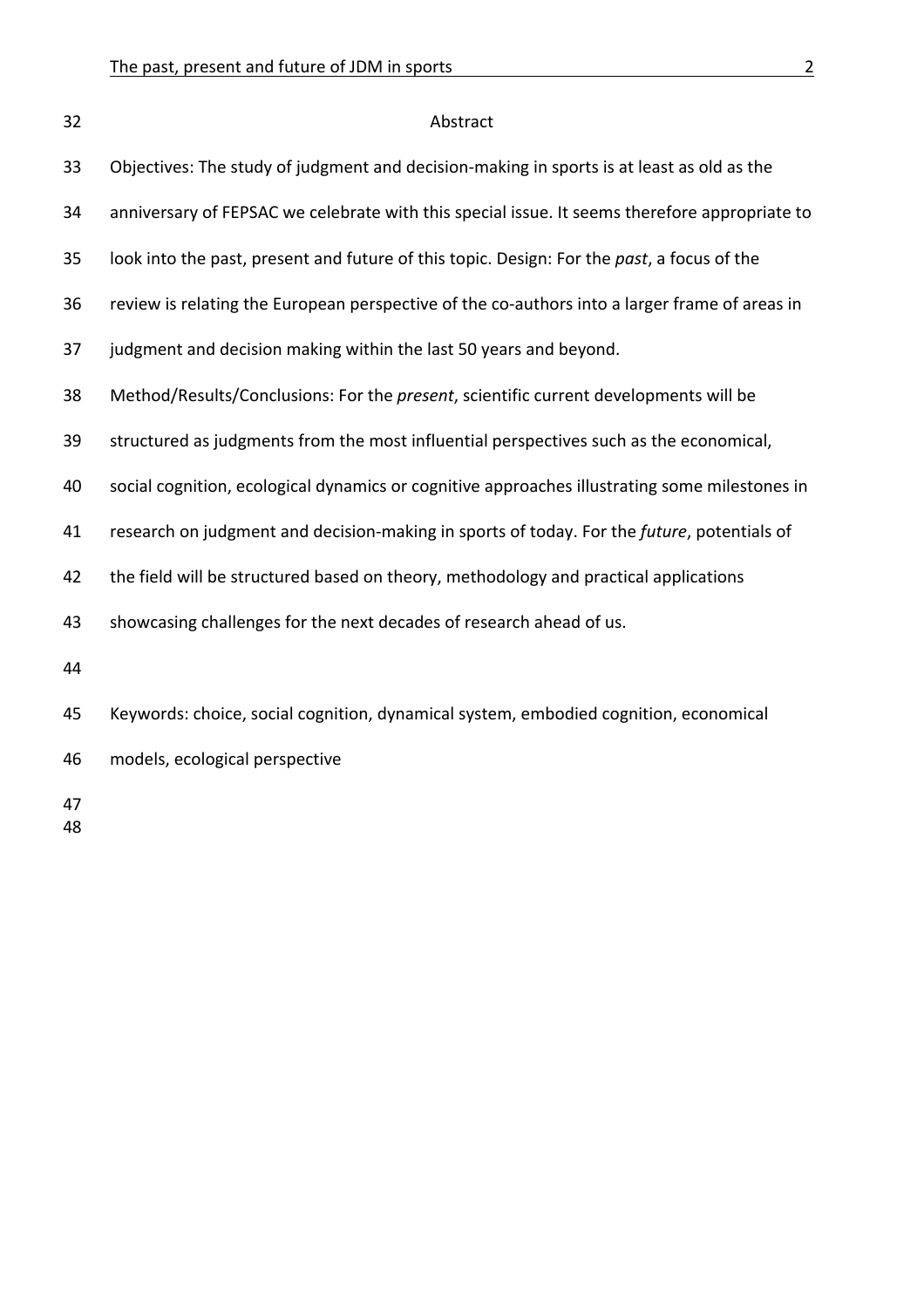49 Introduction

50

51 This paper and the special issue take the 50 years of FEPSAC anniversary as an opportunity 52 to reflect on the past, present and future of JDM research in sports. Judgment and decision-53 making (JDM) are important concepts within FEPSAC's 50 years of existence, nurtured from 54 historic interests in how humans choose. More recently, JDM has diversified into streams 55 influenced by different disciplines such as psychology, economy and neuroscience. These 56 developments such as risk decisions have been highlighted by a Noble Price for economic 57 sciences awarded to the psychologist Daniel Kahneman in 2002, and have led to an intense 58 discussion between different streams of research within the last decades, including sports 59 (e.g. Bar-Eli, Plessner, & Raab, 2011).

60 For the purpose of this paper, we define choices as the outcome of judgment and decision-61 making processes. Judgment processes refer to a set of evaluative and inferential or intuitive 62 processes that people have at their disposal and can draw on in the process of making 63 decisions (Koehler & Harvey, 2004, p. xv). Decision-making refers to "the process of making a 64 choice from a set of options, with the consequences of that choice being crucial" (Bar-Eli et 65 al., 2011, p. 6).

66 Landmarks of phenomena of interest, theory, and methodological as well as practical 67 advancements can describe the past 50 years of JDM in sports. Four important streams of 68 work that reflect how JDM research is currently realized characterize the presence of JDM in 69 sports. The authors of this paper came together to write the paper because they are experts, 70 each in one of these main streams we cluster as economic (Bar-Eli), social judgment 71 (Plessner), ecological (Araújo) and cognitive approaches (Raab). Each approach will 72 exemplify the tenets of the theoretical approach by a leading example. A joint attempt will 73 be made to predict future developments in this fascinating area.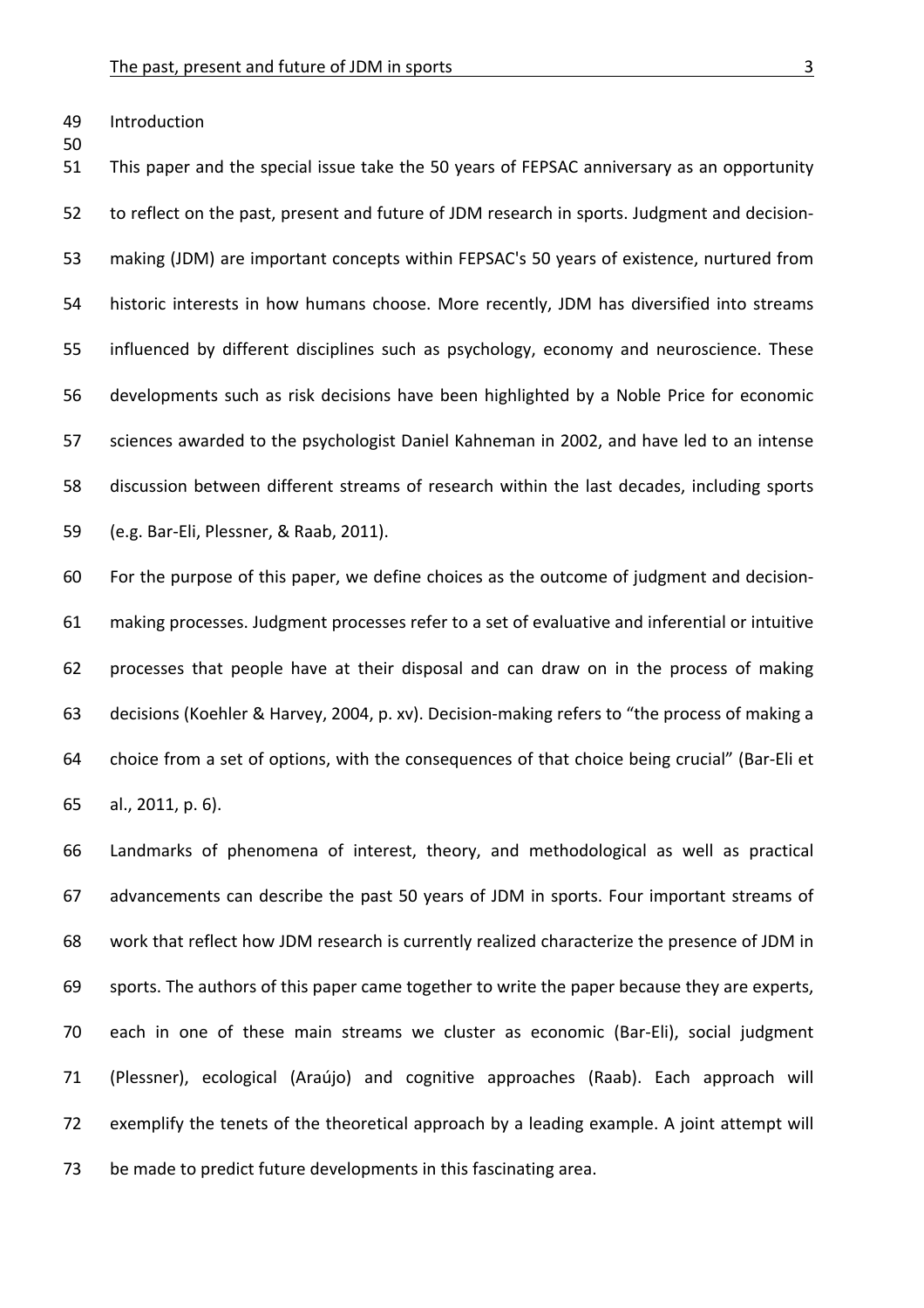74 The past: 50 years of JDM in sports

75 The Beginning. The roots of modern-day research on JDM can be traced back to the seminal 76 work of Nobel Laureate Herbert Simon (1955). Simon challenged the idea that rational 77 human beings make optimal decisions intended to meet some economic criterion of utility 78 maximization ("subjective expected utility" or "SEU"; e.g., Edwards, 1954). Simon suggested 79 the alternative concept of "bounded rationality". According to Simon, economic rationality is 80 only an ideal model, whereas in reality, one's person and the environment in which she or 81 he acts, bound the decisions to make them "good enough" or "satisfying", rather than 82 optimal allowing for fast and frugal choices. In what followed, psychology could then be 83 "mobilized" to account for this gap between the economic/ideal and behavioural/real 84 models of rationality.

85 In the early 1970's, Israeli psychologists Amos Tversky and Daniel Kahneman began to 86 study human cognition using what was later labeled the "heuristics and biases (H&B)" 87 paradigm (Gilovich, Griffin & Kahneman, 2002; Kahneman, Slovic & Tversky, 1982). In short, 88 their major idea was that human beings use some very fast and simple modes of intuitive 89 thinking (heuristics) when taking risk or making judgments and decisions under conditions of 90 uncertainty. For the majority of people and situation, the use of these heuristics leads to 91 satisfactory outcomes, even if this suboptimal processing of information does not end up 92 with the best result. In fact, quite often, human JDM is then biased in comparison to some 93 "rational" (e.g., economic) benchmark. According to Tversky and Kahneman, we "pay the 94 price" for simplifying and facilitating our JDM processes by getting "biased" under risky 95 and/or (un)certain circumstances, thereby "undoing" several rules of "economic" rationality 96 (Lewis, 2016). Later on, this approach was extended into "prospect theory" (Kahneman & 97 Tversky, 1979; Kahneman, 2013). In a way, H&B and prospect theory operationalize or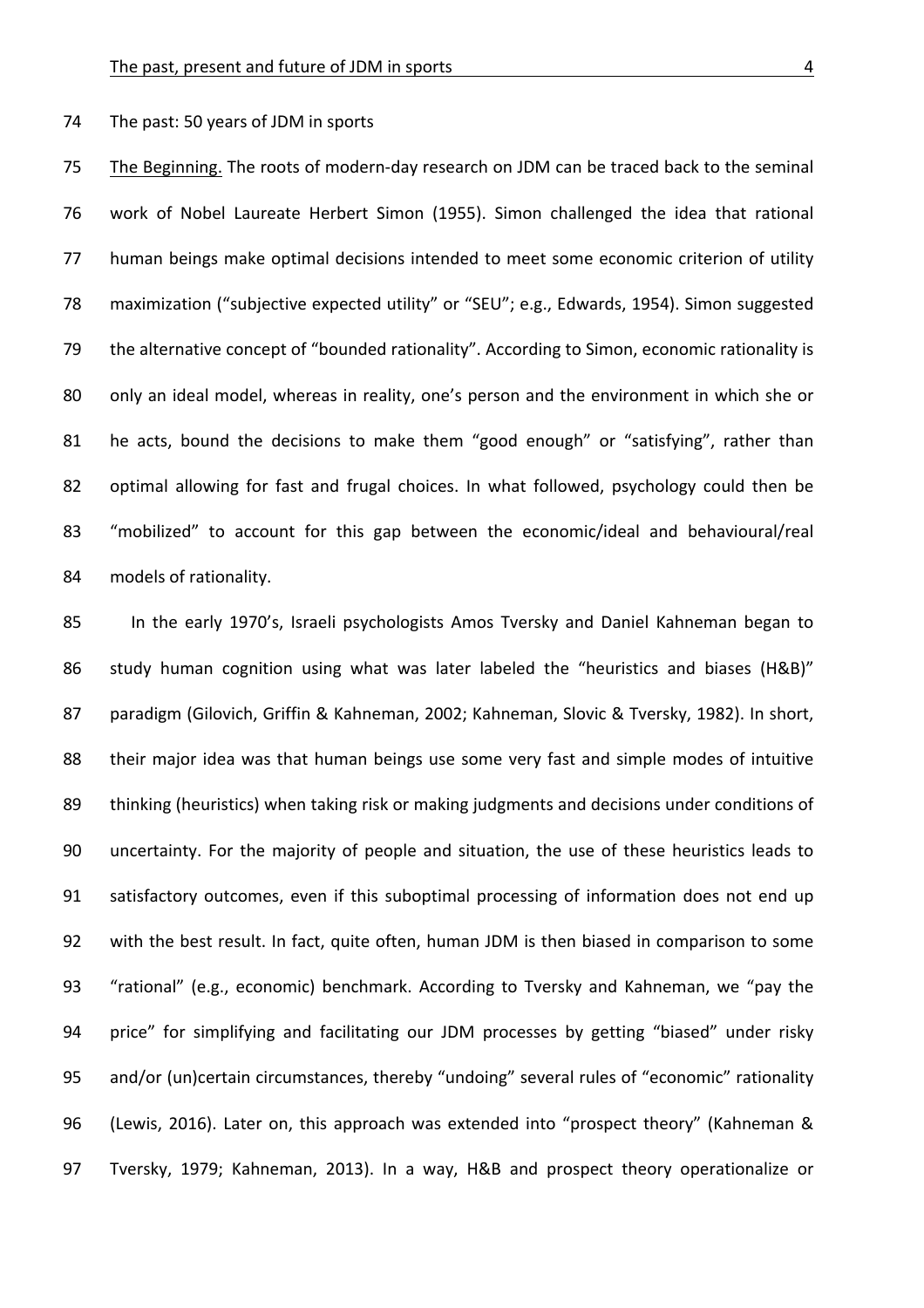98 "map" [as Kahneman (2003) said in his Nobel speech, Stockholm, December 2002] Simon's 99 concept of bounded rationality.

100 Nothing of the above found an echo in the early sport-psychology literature, in which the 101 study of JDM had substantially lagged behind its potential until the middle of the first 102 decade of the 2000s. This was quite surprising because, for example, already in 1985, one of 103 the most provocative investigations in the history of JDM was published, namely Gilovich, 104 Vallone and Tversky's (1985) study on the (absence of) "hot hand" in basketball. Gilovich et 105 al. (1985) found that players who hit two or three times in a row compared to previous 106 situations in which they miss two or three shots have an equal probability to hit again and 107 thus are not 'hot'. This was provocative or at least contra-intuitive for sport fans, based on 108 their beliefs and experiences. Despite the great deal of research inspired by this study in 109 other areas (e.g., cognitive psychology), it was generally disregarded by sport psychology, as 110 were other aspects of JDM, which had  $-$  as it turned out later - a huge theoretical and 111 practical potential for advancing this discipline.

112 Introducing JDM to sport. Upon the establishment of "Psychology of Sport and Exercise" 113 (PSE) in 2000, its Founding Editor, Stuart Biddle encouraged the publication of special issues 114 intended to strengthen the newborn journal. One outcome was a special issue on JDM 115 initiated by Michael Bar-Eli, who was at that time Associate Editor of PSE. Co-edited with 116 Markus Raab, this special issue (Bar-Eli & Raab, 2006a) put systematic attention on JDM, 117 namely by bringing to the front several JDM theoretical perspectives applied to sports. It was 118 followed by and extended to a book (Bar-Eli et al., 2011) – the first in the English language 119 (see recent books such as Williams & Jackson, 2018).

120 Bar-Eli and Raab (2009a) and Bar-Eli et al. (2011) developed a taxonomy of theories and 121 observed a tendency of theories and models to become increasingly dynamic and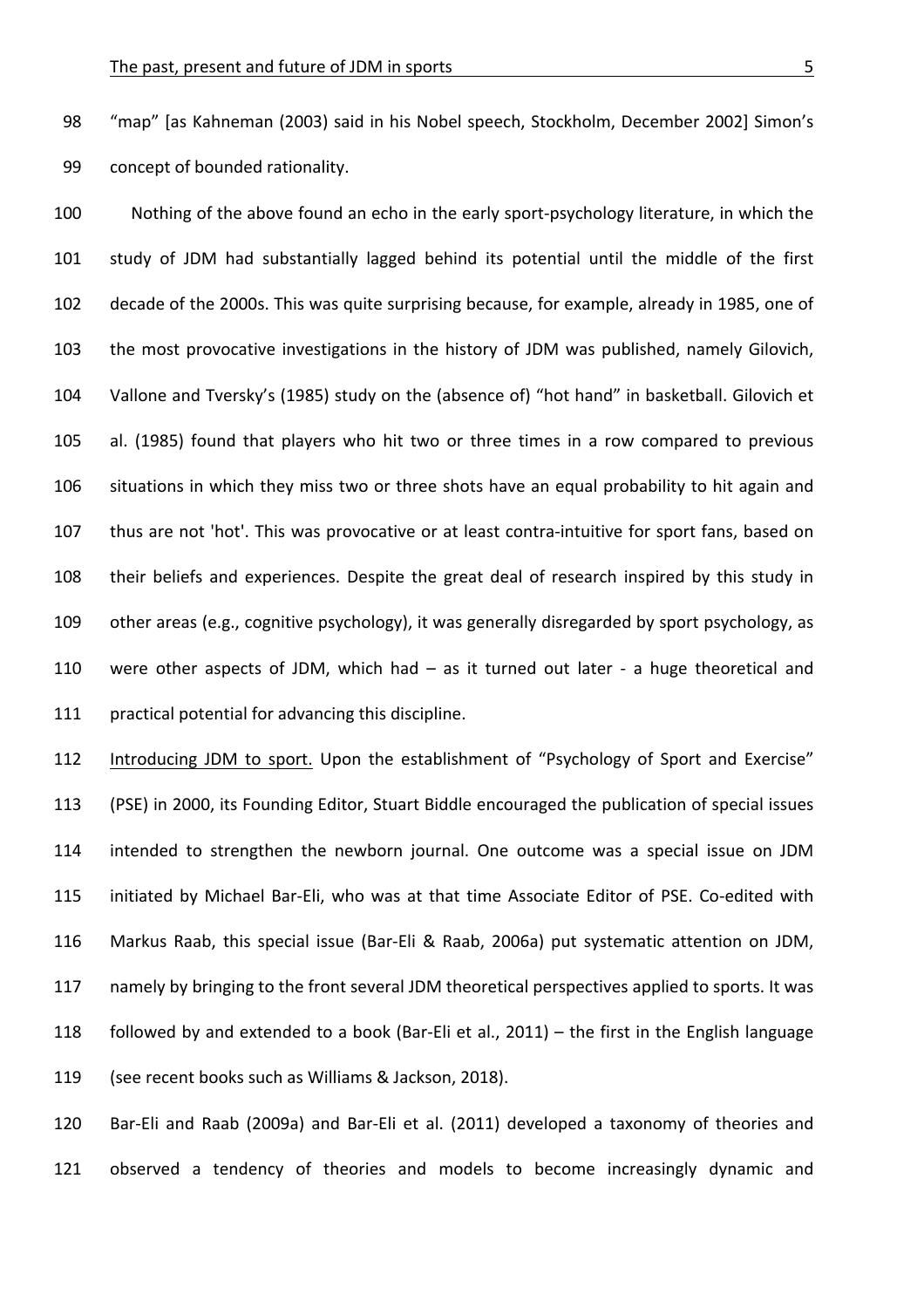122 probabilistic, that is, more realistic. In addition, Bar-Eli and Raab (2009a) noted a trend 123 toward integrating a number of different description levels (i.e., behavioural, computational 124 and neurophysiological) in theorizing and modeling which were then prevalent. Finally, a 125 number of theory-led applications of knowledge in the sport area were observed (Bar-Eli et 126 al., 2011).

127 Despite these positive developments, Bar-Eli and Raab (2009a) and Bar-Eli et al. (2011) 128 were still concerned about the broader theories of cognition and action being adopted and 129 applied far too slowly by researchers in sports. The delay of 5 to 10 years (see Bar-Eli et al., 130 2011, Fig. 3.2) between the original publication of a particular theory in the social sciences 131 and its subsequent application in sports were considered unfortunate, but nonetheless 132 inevitable due to the nature of sports involving both cognition and action . Thus, JDM 133 research may come to play a more important role in better understanding not only how 134 people make judgments and decisions, but also how they are expressed through 135 movements.

136 The present: An economic, social judgment, ecological and cognitive approach

137 In 2018 using Web of Science and search for the American and British spelling of 138 Judg(e)ment or Decision Making and Sport we compiled a list of 168 papers matching the 139 content. One of the authors (MR) and a research assistant in JDM research (SE) read title and 140 abstract and included the paper if the content refers to judgment and decision making 141 processes of individual persons as defined above. The path analyses was given to the 142 remaining authors of the manuscript (ME, HP, DA) for accept or reject relations based on 143 their expertise in the specific subarea of JDM research. Figure 1 aims at summarizing these 144 publications into a citation-network description. Papers that influence the recent work 145 theoretically in the last decades for each approach were added. Most important from a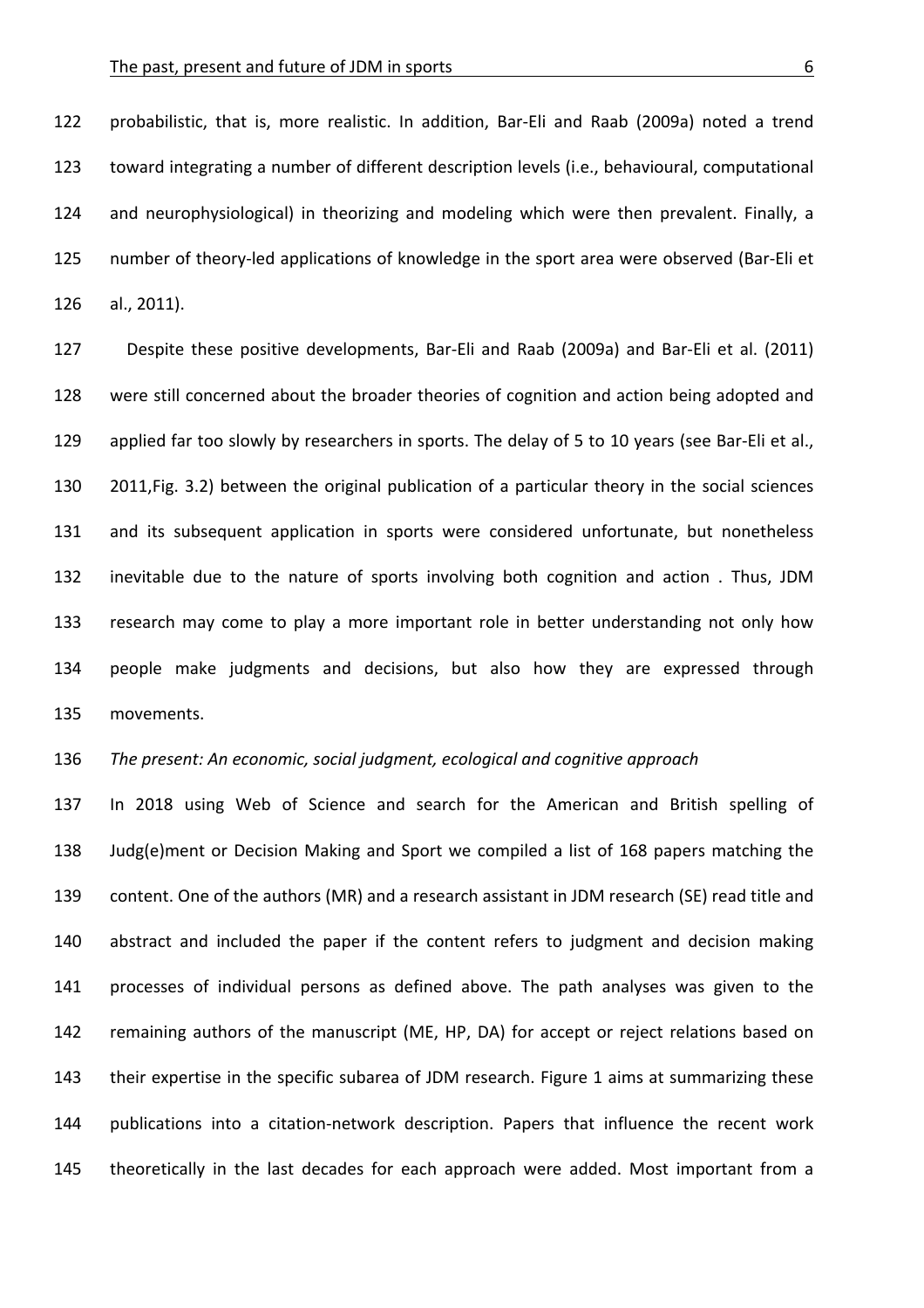146 theoretical description of 50 years of JDM in sports in relations to 50 years of FEPSAC are the 147 developed independent theoretical streams of economic, social judgment, ecological and 148 cognitive approaches. As Figure 1 indicates the overlap and historical trace between some 149 approaches are differently strong.

# 150 An economic approach to judgment and decision making in sports

151 The hot hand example. Among the approaches considered by Bar-Eli and Raab (2006a, 152 2006b, 2009a, see also Bar-Eli et al, 2011) to be more appropriate for sports settings, 153 "decision field theory" (DFT; see Busemeyer and Townsend, 1993) and Gigerenzer's (2000) 154 "simple/fast and frugal heuristics (FFH)" were included. However, the most substantial 155 development in this respect occurred when the scientific community, slowly but surely, 156 acknowledged, that "sports research is a great idea, because people here take many 157 decisions that are of great importance to them under standard conditions. In fact, this is one 158 of the best fields to do that" (Kahneman, 2008). In other words, research relying on data 159 from sports has been gradually conducted not only for the sake of understanding sports, but 160 rather, for being used as a laboratory for assessment of important psychological and/or 161 economic theories. Evidently, Gilovich et al.'s (1985) study was a showcase of such research, 162 with over 1300 citations on Google Scholar thus far - but being almost completely 163 disregarded by sport-psychology from 1985 to 2006!

164 As a matter of fact, the hot-hand debate was one of the most inspiring controversies 165 between the H&B and FFH approaches (Lewis, 2016). The first literature review ever 166 conducted on this issue (Bar-Eli, Avugos & Raab, 2006b) found no solid evidence for the 167 existence of a "hot hand" – a finding further validated by a more recent meta-analysis 168 (Avugos, Koeppen, Csienskowski, Raab & Bar-Eli, 2013a). These results turned also to be 169 provocative and problematic not only within JDM, but even more so, for Bandura's (1997)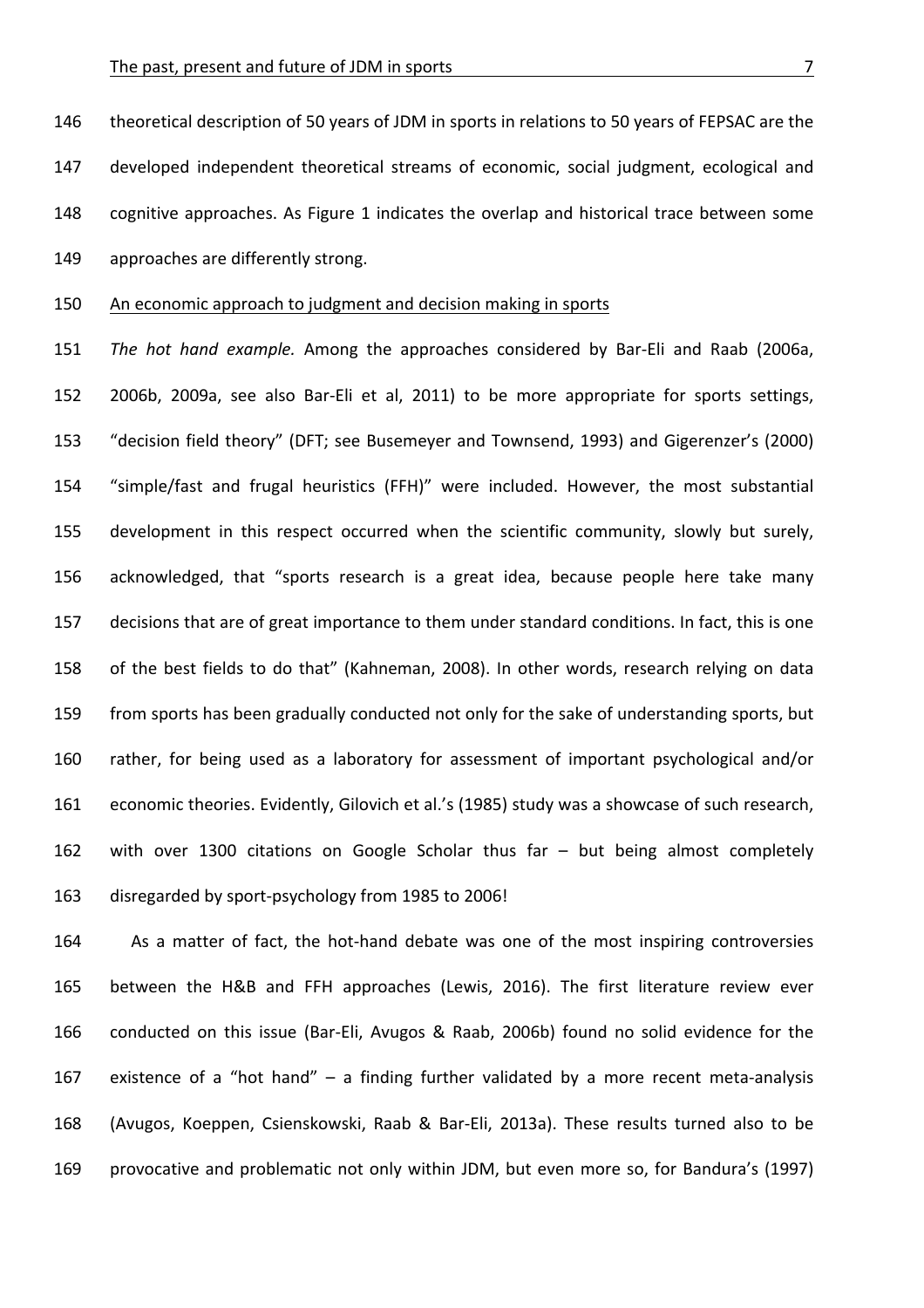170 widely accepted self-efficacy theory. For this theory "success breeds success and failure 171 breeds failure" in the sense of positive correlations (or "streaks") being expected (but not 172 found) between successive trials. As demonstrated by controlled shooting field experiments 173 conducted by Avugos, Bar-Eli, Ritov and Sher (2013b), such streaks are rather illusory. These 174 findings also challenge other important psychological concepts such as momentum (Avugos 175 & Bar-Eli, 2015).

176 In response to these accumulating H&B-oriented findings, FFH-researchers argued that 177 even if the evidence for a "hot hand" in sports was "controversial" (e.g., Bennis & Pachur, 178 2006), the belief in its existence might be adaptive in the "boundedly rational" sense. This 179 argument was empirically investigated by a recent doctoral dissertation comprised of three 180 published articles (Csapo, 2015). Taken together the published papers examined the effect 181 of defensive pressure on the "hot hand" phenomenon in basketball, and revealed that even 182 though defenders behaved according to the "hot hand" belief (e.g. defended the hot 183 attacker closer or with two players), no evidence in favor of a real "hot hand"- effect could 184 be found. Csapo (2015) even observed that a "hot hand"-behaviour on defense in specific 185 cases could not be considered adaptive. At any rate, the ongoing debate around this 186 fascinating controversy provides an excellent example of sports being used for studying 187 interesting psychological and/or economic issues, such as "streaks" of successes or failures 188 of investments in the stock market (Kahneman, 2011).

189 Penalty kicks. Another phenomenon from sports, which stimulated plenty of recent research 190 is the penalty kick in soccer. In his fascinating book entitled "Beautiful game theory", 191 economist Ignacio Palacios-Huerta (2014) demonstrated "how soccer can help economics" 192 (not the opposite), among others, by intensively investigating penalty kicks. Palacios-Huerta 193 justified the use of real penalty kicks for the study of game-theoretical concepts such as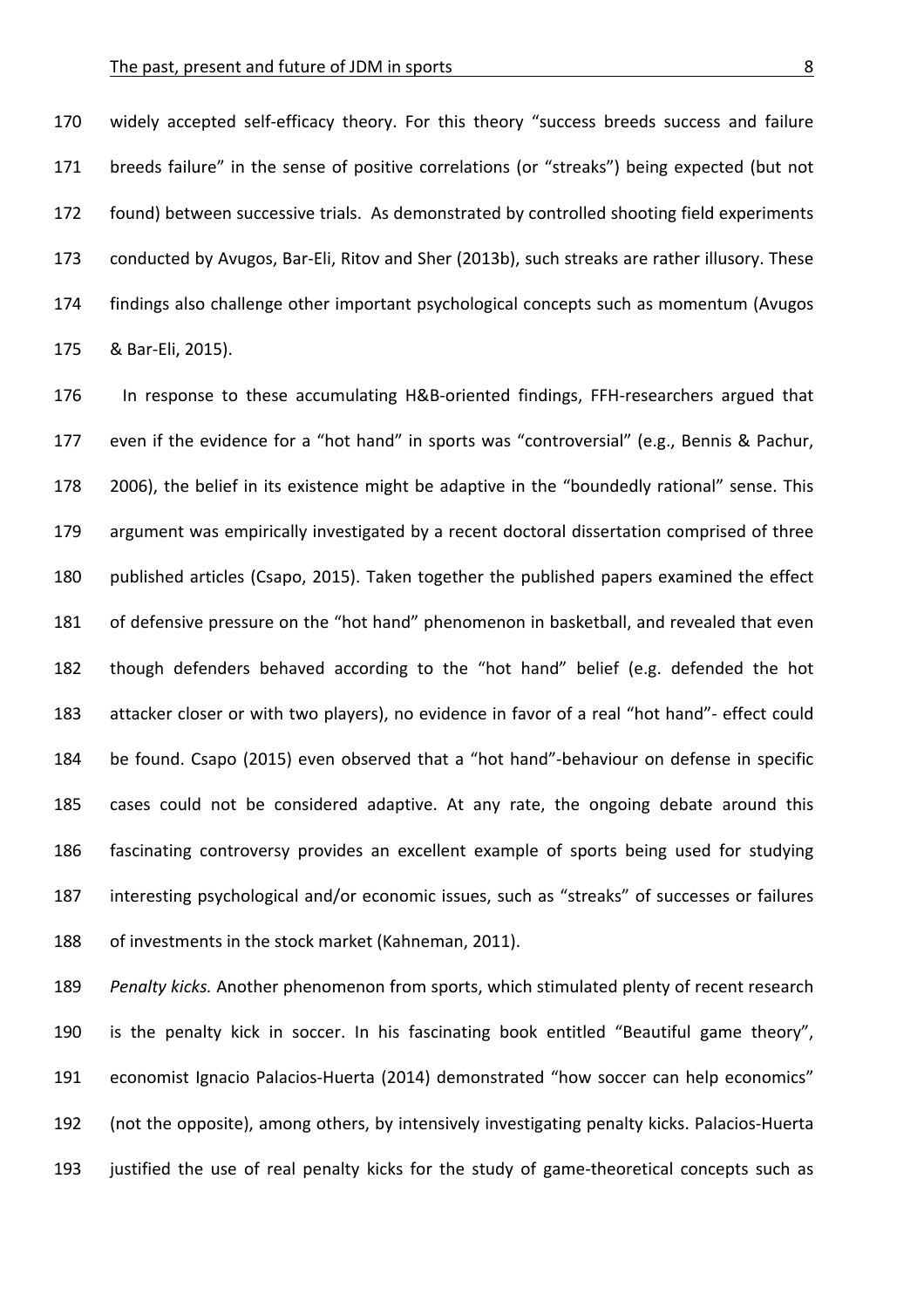#### The past, present and future of JDM in sports **EXACTER** 2004 12:00 12:00 13:00 13:00 13:00 13:00 13:00 13:00 13:00 13:00 13:00 13:00 13:00 13:00 13:00 13:00 13:00 13:00 13:00 13:00 13:00 13:00 13:00 13:00 13:00 13:00 13:00

194 "Minimax Theorem" and "Mixed Strategy Nash Equilibrium (MSNE)" by arguing that in the 195 past, they had been examined empirically in laboratory experiments with low external 196 validity, as opposed to real data from soccer matches (Azar & Bar-Eli, 2011). The fact that 197 penalties are often taken as a series of shootouts in a constant situation and with large 198 incentives, made them attractive for researchers who were interested in the study of 199 approach motivation (Roskes, Sligte, Shalvi, & De Dreu, 2011), gambler's fallacy (Misirlisoy & 200 Haggard, 2014) and choking under pressure being reflected by surprising order effects 201 (Palacios-Huerta, 2014).

202 Bar-Eli, Azar, Ritov, Keidar-Levin and Schein (2007) analyzed penalty kicks in top leagues 203 and championships worldwide and found that whereas the optimal strategy for goalkeepers 204 is to stay in the goal's center, goalkeepers almost always jump to the left or right. The 205 authors explained this non-optimal behaviour by norm theory (Kahneman & Miller, 1986). 206 The goalkeepers' norm is to act (jumping), and a goal scored yields worse feelings for the 207 goalkeeper following inaction (staying in the center) than following action (jumping), thus 208 leading to a bias for action. However, Bar-Eli, Azar and Lurie (2009b) noted that goalkeepers' 209 behaviour can be defined as biased (towards action) only if we assume  $-$  in line with 210 traditional economic theory (e.g., SEU; see Edwards,  $1954$ ) – that their utility function 211 reflects the strategy of maximizing the chances of stopping the ball.

212 Bar-Eli and Azar (2009c) used the set of penalty kicks included in Bar-Eli et al.'s (2007) 213 study to investigate the behaviour of the kickers. It was found that whereas the optimal 214 shooting strategy, which maximizes the chances of scoring, is to aim the ball to the upper 215 third of the goal - in particular to the upper two corners - kickers rarely shoot to this 216 direction. It seems as if, at all costs, they try not to miss the goal-frame even though this 217 does not maximize the chances of scoring. In the last case, failure can be viewed only as the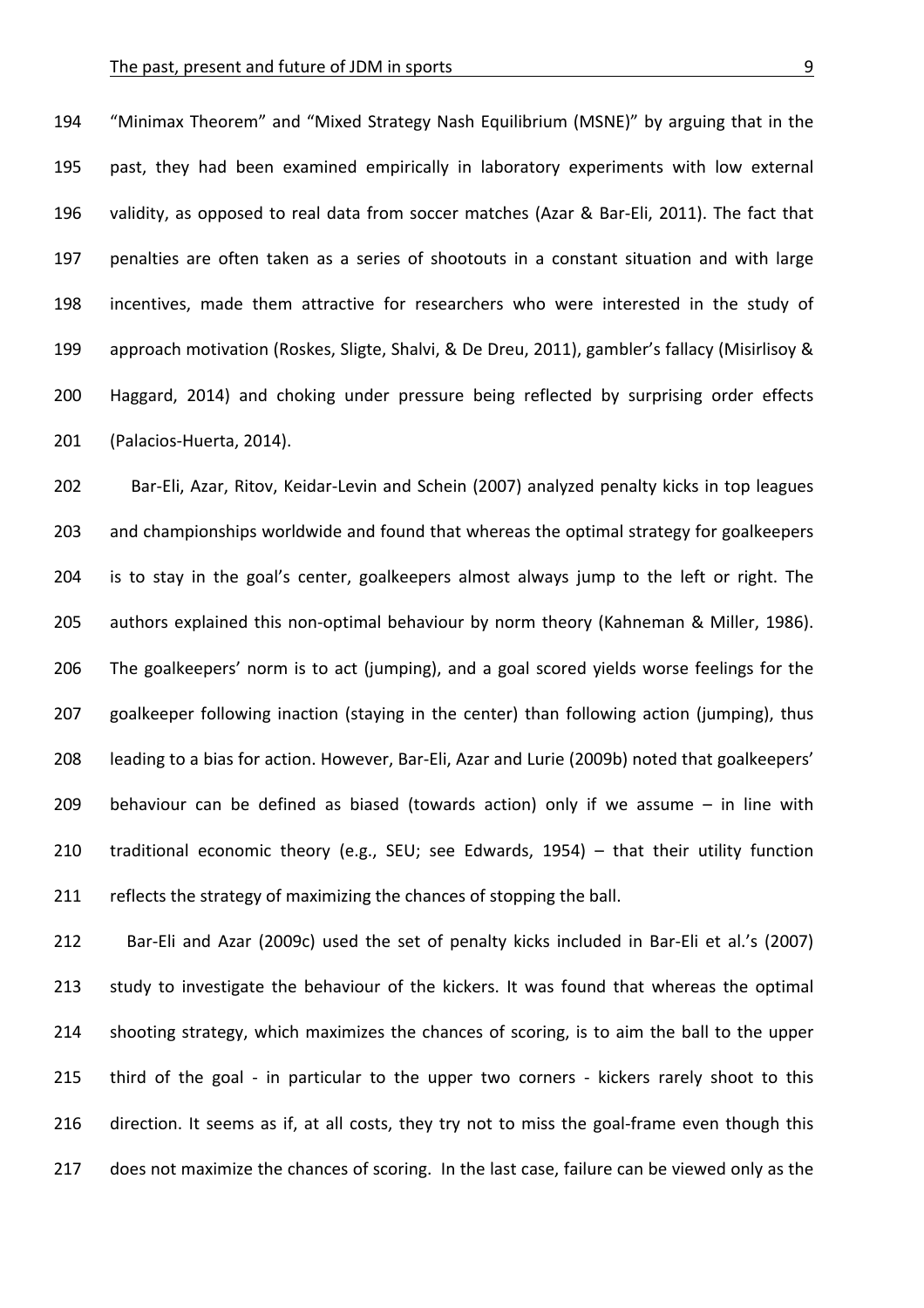218 kicker's fault, not as the outcome of the goalkeeper's skills a possible interpretation, when 219 the goalkeeper stops the ball. As with the goalkeepers, it seems that shooters do optimize  $-$ 220 but not a "classic" utility function (i.e., maximizing the chances of scoring). Instead, their 221 utility function also reflects their substantial disutility from missing the goal-frame, which is 222 higher than their disutility from a kick being stopped by the goalkeeper.

223 It seems, then (see Bar-Eli et al., 2009c), that both goalkeepers and kickers alike do not 224 attempt to maximize their chances of stopping or scoring a goal, respectively. At first sight, 225 this looks as though it were quite irrational (i.e., not trying to maximize utility). However, if 226 we interpret their behaviour as reflecting utility functions, which are different from the ones 227 assumed by the investigators, then they are rational. More specifically, in terms of 228 Gigerenzer's (2000) concept of "social rationality", they seem to be very rational: in an 229 environment where the "base rate" (i.e., probability of scoring) is about 75 - 80% (Palacios-230 Huerta, 2014), a goalkeeper wants to look good, doing his best to stop the ball by jumping in 231 a situation in which he is clearly the "underdog". Similarly, the shooter wants to avoid 232 "looking bad" in a situation where he/she is a clear "favorite". Thus, from a social point of 233 view, both are very rational in terms of self-presentational considerations (Bar-Eli et al., 234 2009b). Paradoxically, however, this behaviour is, at the end, "economically rational", 235 because it is the social environment (e.g., club owner, coach, fans, media, press etc.) which 236 evaluates and rewards them also financially (Sabag, Lidor, Morgulev, Amon, Azar & Bar-Eli, 237 2018).

238 Social Cognition in judgment and decision making in sports

239 In social psychology, JDM is mainly studied in a research field that is called social cognition. It

240 comprises the study of how people make sense of other people and themselves (Fiske &

241 Taylor, 2013). Accordingly, in sport it is mainly of concern when it comes to the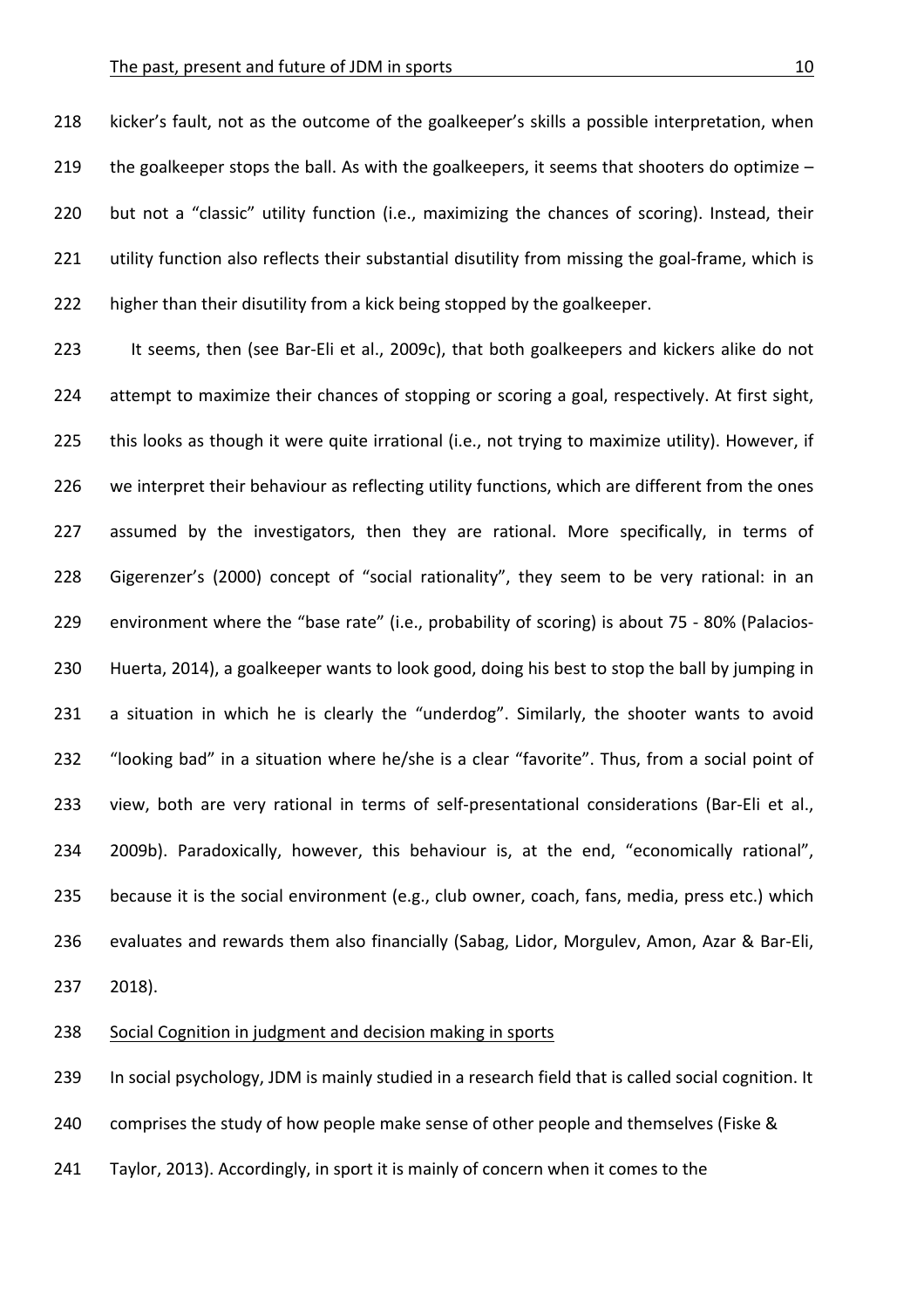| 242 | judgment/evaluation of athletes and their performance (Plessner & Haar, 2006). Social             |
|-----|---------------------------------------------------------------------------------------------------|
| 243 | cognition focuses on cognitive processes as basis for social interaction, hence it follows an     |
| 244 | information processing framework and investigates how social information is perceived,            |
| 245 | encoded, transferred to and recalled from memory. Just like the seminal heuristics and            |
| 246 | biases approach (see above), social cognition frequently uses paradigms where people make         |
| 247 | systematic judgments errors (biases or cognitive illusions) in order to study cognitive           |
| 248 | processes. In the following, we will present the specific characteristics of the social cognition |
| 249 | approach with an example of a prototypical social cognition study in sport.                       |
| 250 | Based on a series of older studies (Ansorge, Scheer, Laub, & Howard, 1978; Scheer, 1973;          |
| 251 | Scheer & Ansorge, 1975, 1979), Plessner (1999) conducted an experiment on expectancy              |
| 252 | effects in judging gymnastics. It made use of an unwritten rule according to which                |
| 253 | gymnastics coaches typically place gymnasts in rank order from poorest at the beginning to        |
| 254 | best at the end in a team competition. It has been shown before that this unwritten rule          |
| 255 | leads to different performance expectancies if an athlete starts as the first of his team than if |
| 256 | he or she starts as the last. Prior research already demonstrated a biasing influence of these    |
| 257 | expectancies on the evaluation of gymnastic exercises. In line with the social cognition          |
| 258 | approach, Plessner (1999) aimed at going beyond the mere replication of this effect by            |
| 259 | revealing its underlying cognitive processes. In fact, different theories predict expectancy      |
| 260 | effects to stem from different stages of information processing, as for example depicted in       |
| 261 | the continuum model of impression formation by Fiske and Neuberg (1990). In the                   |
| 262 | experiment, performance related expectancies have been induced in gymnastic judges by             |
| 263 | the manipulation of athletes' order of appearance in a videotaped competition. Half of the        |
| 264 | judges were presented with routines in the last position of a team order, that is when they       |
| 265 | expected a high performance, and the other half of the judges saw these routines in the first     |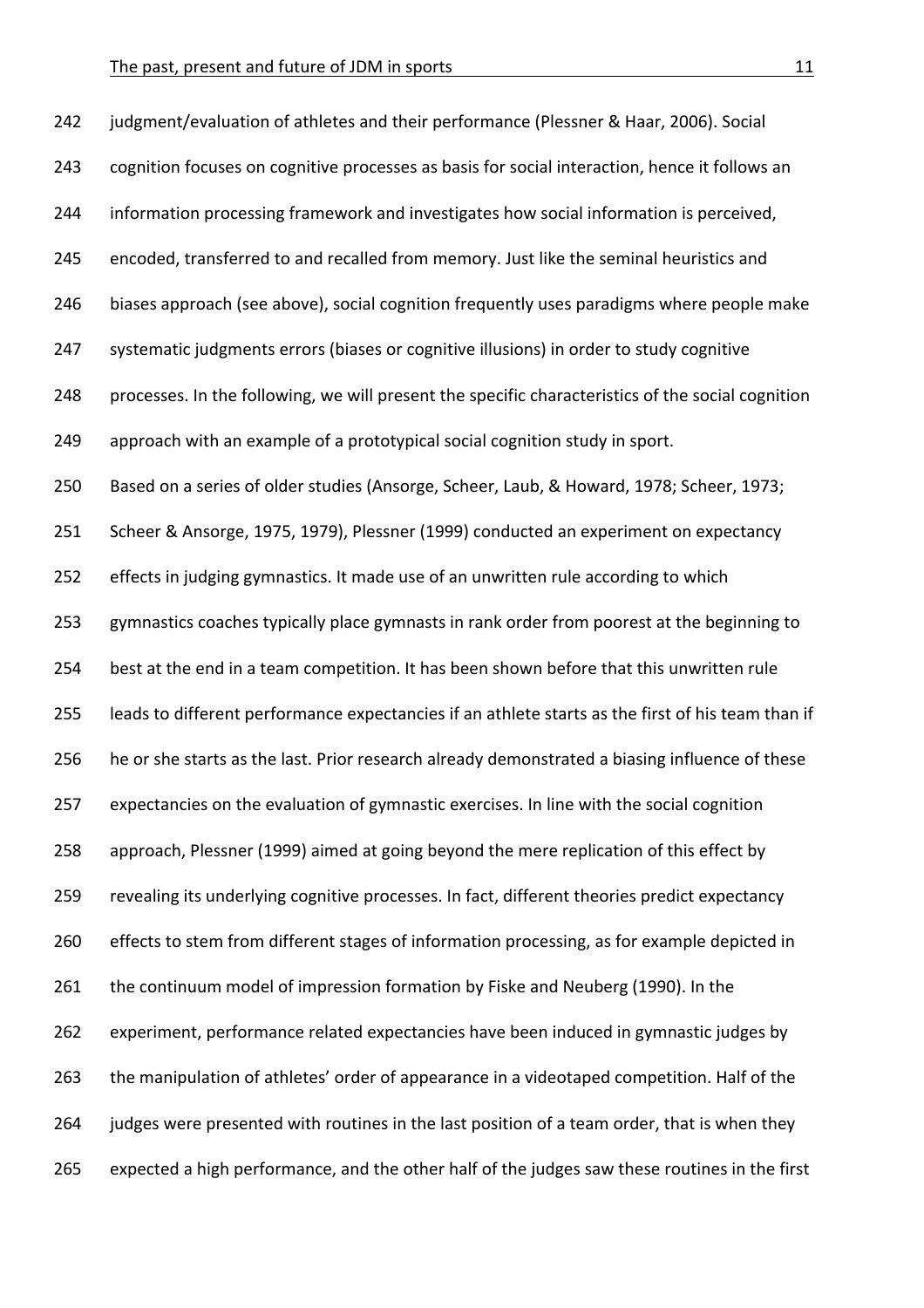266 position, that is when they expected a low performance. Now, the use of judges' protocol 267 sheets as the dependent variable enabled the researcher to determine the processing stages 268 that were influenced by judges' performance-related expectancies. Among others, it was 269 found that the categorization of perceived value parts (i.e., the attributed difficulty to single 270 gymnastic elements) was already biased by judges' expectancies. Accordingly, it could be 271 excluded that the expectancy effect is mainly due to processes of information integration. 272 Together, this experiment represents a prototypical application of the social cognition 273 approach to sport because it (a) investigates a judgment bias of practical concern, (b) 274 assesses cognitive processes, and (c) can tell between different theoretical explanations. In 275 an ideal manner, studies like this one do not only help to understand human processes of 276 JDM but provide hints on how errors and biases can be prevented in the domain of sport. In 277 order to do so, however, these studies are supposed to take the context of application as 278 serious as possible, i.e. they should strive for high external validity. For example, this can be 279 achieved by confirming laboratory results with the analysis of field data (Schwarz, 2011). 280 Luckily, there are a number of studies that fulfil these aspirations (for an overview see 281 Plessner & Haar, 2006). On the other hand, there are an even higher and increasing number 282 of studies that simply demonstrate potential biasing influences of certain factors on JDM in 283 sport without any attempt to assess underlying cognitive processes and/or to differentiate 284 between alternative theoretical explanations. For example, several (unwanted) factors have 285 been shown to supposedly influence decisions of referees in association football: Colour of 286 players' jersey (Krenn, 2014), teams' reputation (Jones, Paull, & Erskine, 2002), crowd noise 287 (Nevill, Balmer & Williams 2002), minute of play (De Oliveira, Orbetelli, & de Barros Neto, 288 2011), players' skin color (Wagner-Egger, Gygax, & Ribordy, 2012), players' size (van 289 Quaquebeke & Giessner, 2010), players' direction of motion (Kranjec, Lehet, Bromberger &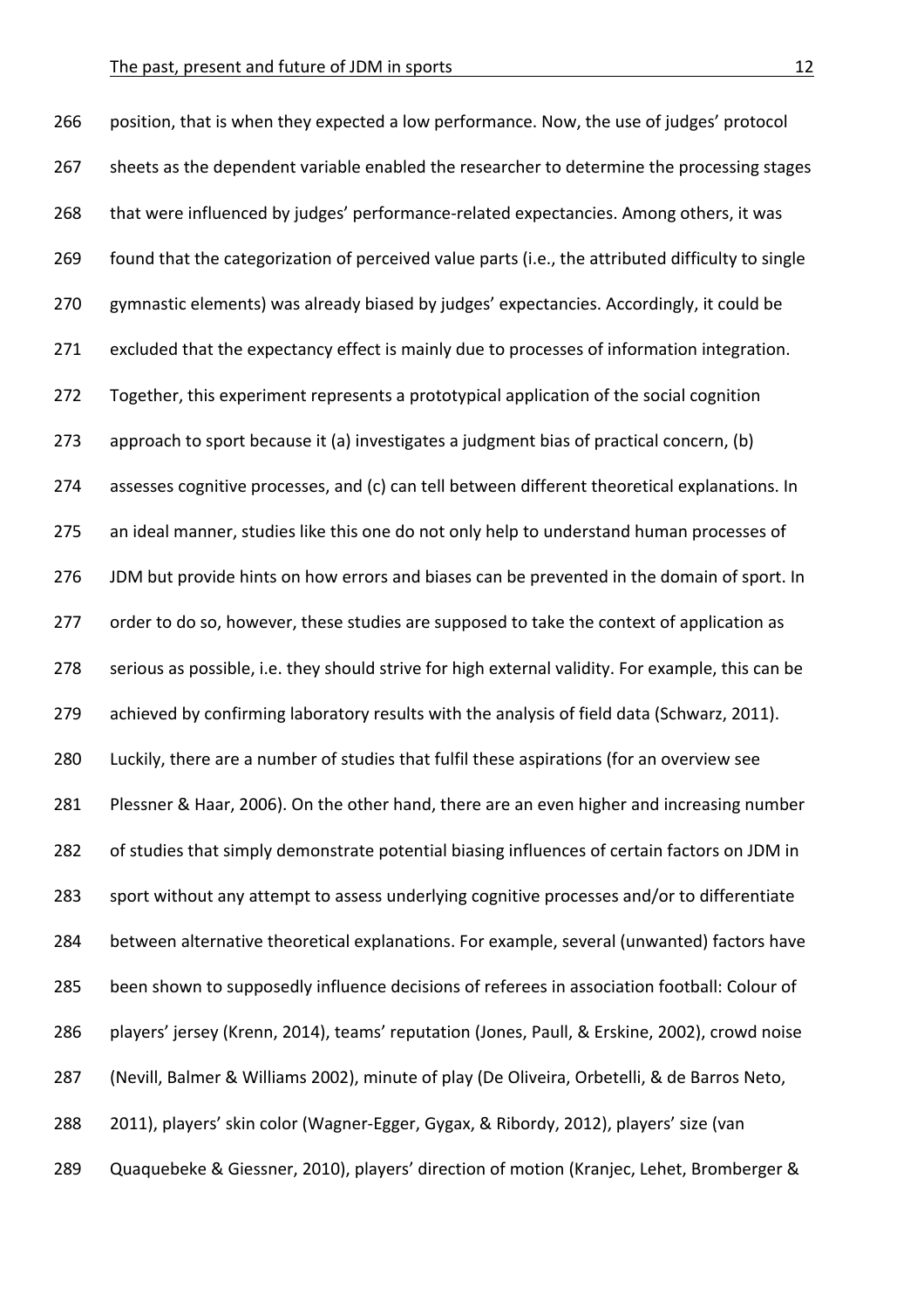| 290 | Chatterjee, 2010). Only few of these and similar studies match the demands for social            |
|-----|--------------------------------------------------------------------------------------------------|
| 291 | cognition applications in sport as described above (for a notable exception see for example      |
| 292 | Unkelbach & Memmert, 2010). This is a bit unsatisfactory because in this case studies do not     |
| 293 | contribute much to the understanding of JDM in sport, neither from a theoretical nor from a      |
| 294 | practical perspective.                                                                           |
| 295 | Together, the social cognition approach bears the potential to gain insights in the specifics of |
| 296 | JDM in sport and to serve as a solid basis for the development of measures that help to          |
| 297 | improve JDM in sport. However, in order to do so research must pay attention to the              |
| 298 | underlying processes of social judgment and respect the specific sport context. Just to gather   |
| 299 | fancy effects does not contribute much to the field.                                             |
| 300 | Ecological dynamics in judgement and decision making in sports                                   |
| 301 | Cognitive psychology in general and JDM in particular were challenged in the late 60's by        |
| 302 | new concepts and methods coming from ecological and dynamical approaches to perception           |
| 303 | and action (Bernstein, 1967; Gibson, 1966, 1979). This challenge was amplified by the            |
| 304 | subsequent synthesis of both approaches (Kugler, Kelso, & Turvey, 1980; Turvey, 1977).           |
| 305 | Previous research on cognition and action has typically been grounded on theories of             |
| 306 | memory enrichment through mental representations (e.g., schemas, programmes), which              |
| 307 | consider stimuli in the environment to be impoverished for individuals. The role of mental       |
| 308 | representations is to enhance meaning and richness of stimuli, interpret the environment         |
| 309 | and programme the body to implement actions. Alternatively, non-representational                 |
| 310 | approaches, such as those derived from Gibson's approach are predicated on the idea that         |
| 311 | perception and cognition are embedded and embodied, emphasizing the study of the                 |
| 312 | performer-environment system as the appropriate scale of analysis (see Shaw, 2003, for a         |
| 313 | distinction between Gibson and Simon's views on cognition). Interestingly, prominent             |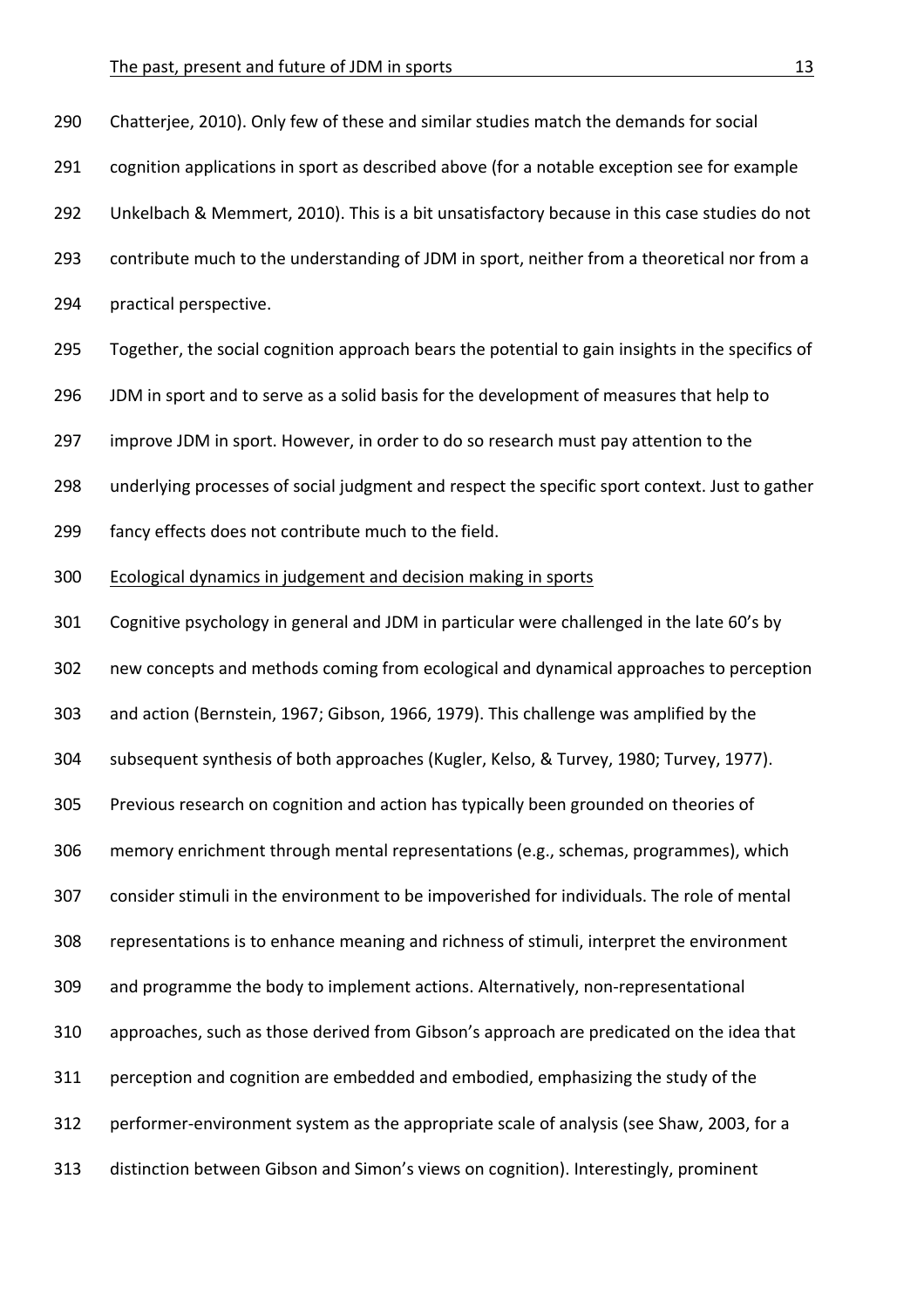| 314 | cognitive psychologists also support the idea that action is not a mere implementation of a    |
|-----|------------------------------------------------------------------------------------------------|
| 315 | mental process, but it is, in itself, a very cognitive process (e.g., Wolpert & Landy, 2012).  |
| 316 | Although some previous literature already existed (e.g., Withing, 1990; Bootsma & van          |
| 317 | Wieringen, 1990; Lee et al., 1982), Davids and colleagues provided a comprehensive             |
| 318 | discussion of these ideas, and their implications for sport scientists (Davids, Handford, &    |
| 319 | Williams, 1994; see also Williams, Davids, Burwitz, & Williams, 1992).                         |
| 320 | A further impact in sport psychology was made in developing an ecological dynamics             |
| 321 | rationale for decision-making by Araújo et al. (2006), where among other points, the link to   |
| 322 | Brunswik's (1956) concept of representative design was firmly established. This ecological     |
| 323 | dynamics' framework is an action-based, non-representational approach to cognition,            |
| 324 | where, cognition is the on-going, active maintenance of a robust performer-environment         |
| 325 | system, achieved by closely coordinated perception and action (see Araújo et al., 2017).       |
| 326 | One consequence of understanding decision-making as emerging from the performer-               |
| 327 | environment system is that behaviour can be understood as self-organized, in contrast to       |
| 328 | organization being imposed from the inside (e.g., the mind) or the outside (e.g., the          |
| 329 | contingencies of reinforcement). From the player's point of view, the task is to exploit       |
| 330 | physical (e.g., the pitch characteristics as determined by the rules) and informational (e.g., |
| 331 | the movement of other players) constraints to stabilize behaviour. Constraints have the        |
| 332 | effect of reducing the number of configurations available to a dynamical system at any         |
| 333 | instance. In a performance environment, behaviour patterns emerge under constraints as         |
| 334 | less functional states of organization are dissipated. Changes in performance constraints can  |
| 335 | lead a system towards bifurcation points where choices emerge as more specific information     |
| 336 | becomes available, constraining the environment-athlete system to switch to a more             |
| 337 | functional path of behaviour (such as running into a larger gap on court rather than another   |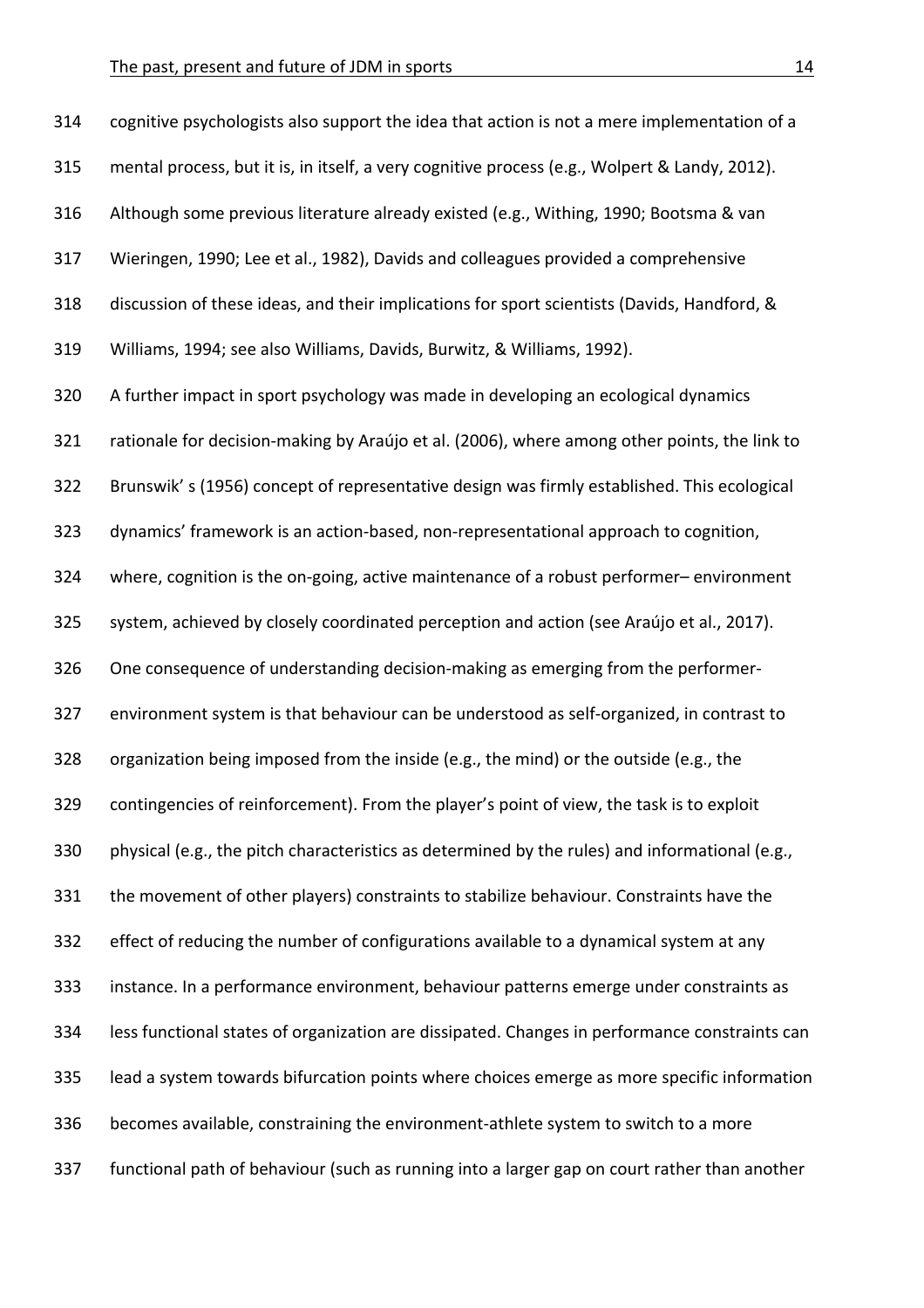338 which is smaller). Transitions among stable behavioural patterns emerge as a result of 339 dynamic instability, providing a universal decision-making process for switching between 340 distinct patterns (Araújo et al., 2014; Kelso, 1995). Such stabilities and instabilities do not 341 exist a priori in the structure of the player or in that of the environment but are co-342 determined by the confluence of constraints and information. 343 For example, Carvalho and colleagues (2014) studied how dynamic decision-making 344 behaviour, expressed as successive strokes in a tennis rally, was based on concatenated 345 affordances (i.e., opportunities for action, Gibson, 1979). In that study, instead of measuring 346 some variables reflecting some aspect of the player (like response time, accuracy in relation 347 to a norm, or neurophysiological data), the authors presented an eco-physical variable that 348 captured the player-environment system. This variable was the *goal-directed displacement* 349 *(GDD)* index, a measure that simultaneously considered the distance of the players in 350 relation to two on-court reference points -the central line of the court and the net- during 351 each rally. In one of their exemplar rallies with expert players, in the sixth shot, player 1 352 made a parallel variation with a backhand down-the-line that pressured player 2 to make a 353 major move from the left-hand side to the right-hand side of the court. After this time, both 354 players were playing facing each other and when player 1 hit the coming shot, he was closer 355 to the centre of the court in a position to score the point. When one player moves away 356 from the central line of the court to hit the ball, the other player approaches the central line 357 of the court to defend his/her court. This is the circumstance where a point may be scored, 358 because in addition to the difficulty of returning a ball after a large displacement, an empty 359 space is created on the other side of the court that can be exploited by the adversary to win 360 the point. Whenever the players were moving away from the more stable and intertwined 361 courses of action a system perturbation (a rally break) may emerge, as the values of the GDD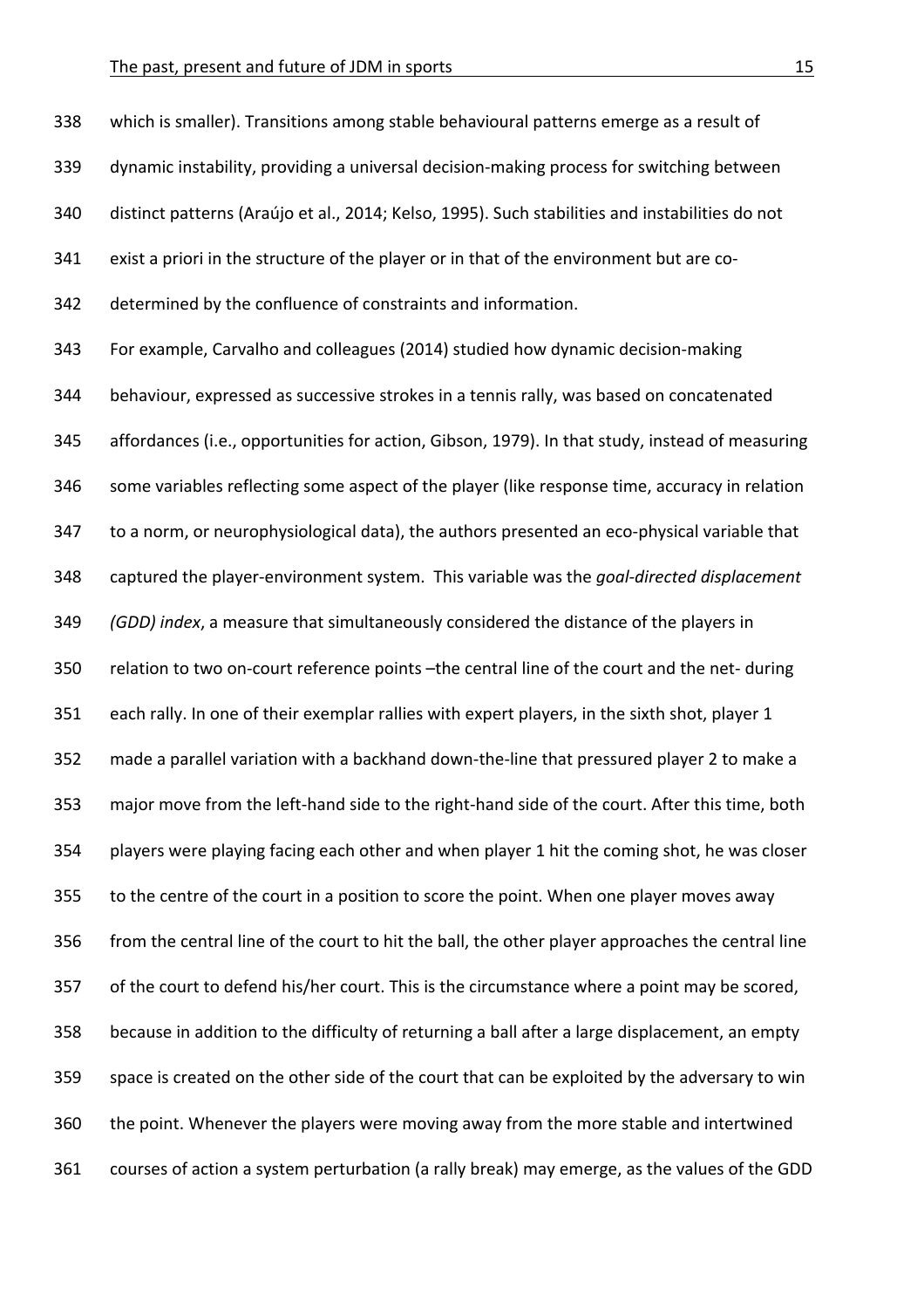362 index expressed. Therefore, the advantage in a rally, as captured by the dynamic model of 363 the GDD index, is a process that is developed though successive actions, where nested 364 affordances are dynamically assembled through perceptual attunement of skilled players to 365 information for the next affordance. This study showed that different courses of action (i.e., 366 dynamic decision-making behaviour) could be established between expert players attuned, 367 open, and responsive to match affordances. This also signifies that a player with an 368 advantage is perceiving and creating affordances for the other (see Fajen, et al, 2009), where 369 the other is invited (pressured) to act upon such affordances. On the other hand, the 370 stability of the interactions between players is highly constrained by the co-positioning of 371 the players (near or away from the central line of the court, or from the net) and the pattern 372 of interactions developed during play (cross-court or down-the-line rallies). In such field of 373 affordances, a player with an advantage tries to create a successively more unstable 374 situation for the other player, stroke after stoke, in an effort to de-stabilize the strength of 375 the co-dependence of their courses of action. 376 What stands out in in this study is that decision-making behaviours can be sustained by

377 simultaneous and successive affordances, and not necessarily by a hierarchical plan or 378 representation capturing a sequence of performance operations (Araújo et al., 2017). In 379 other words, these local interactions are coupled to larger scale dynamics, guiding the 380 formation of the behavioural trajectory over longer time scales. Reciprocally, the longer-381 term dynamics could influence the short-term interactions (and thus highlighting specific 382 affordances), for example, by altering environmental conditions. Because a behavioural 383 trajectory is assembled anew on each occasion, the action sequence is contingent and 384 variable, allowing for the flexibility observed in ordinary action sequences.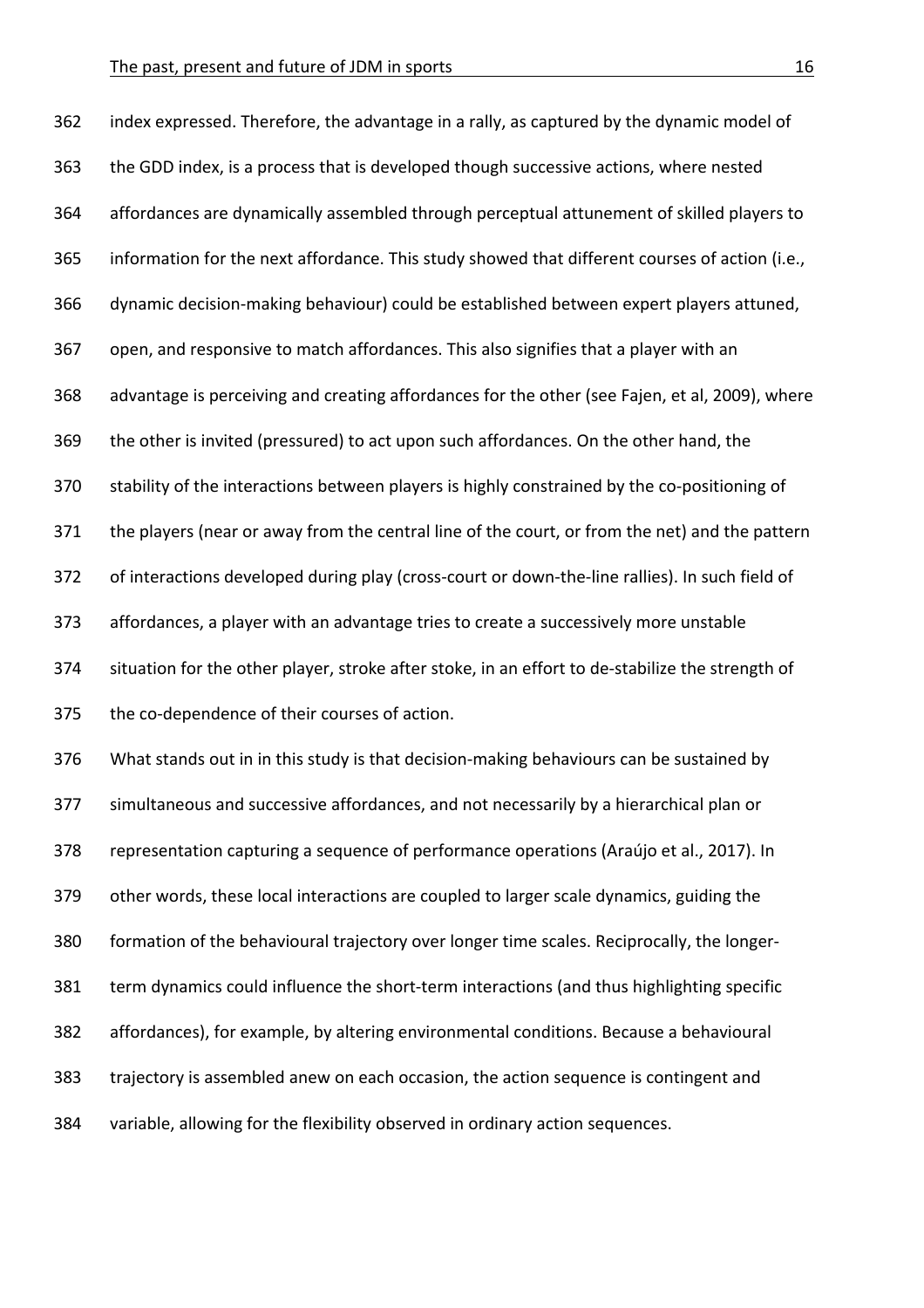385 Since action itself is an expression of the cognitive process, it should be possible to look at 386 organizational and functional aspects of contextualized action as evidence for and against 387 hypotheses about cognitive aspects of those behaviours. The measurement of the dynamics 388 of eco-physical variables (e.g., the GDD index) enables formal modelling and understanding 389 of how the cognitive processes might be predicated on emergent, on-going performer-

390 environment interactions in sport (Araújo et al., 2017).

392

## 391 A cognitive approach to judgment and decision making in sports

393 A cognitive approach that for instance describes a playmakers' choice in basketball of whom 394 to pass or to shoot to the basket would separate different constructs and processes (e.g. 395 cue-use in perception/recognition or recall in memory) that could influence the choice. 396 Dependent on the specific cognitive approach a specific theory drives the description and 397 potential modelling of behaviour, (e.g. see the application of the Decision-Field-Theory to 398 sports, Johnson, 2006). Due to the expertise of one of the authors we will focus on the 399 simple heuristic approach. A simple heuristic is a rule of thumb that consists of building 400 blocks called search, stop and decision rules.

401 An example: A playmaker behaving according to the Take-The-First heuristic (Johnson & 402 Raab, 2003) would search for the most valid option on the field, stops searching after 403 generating two or three further options and chooses the first option. A Take-The-Best 404 heuristic (Gigerenzer & Goldstein, 1996) describes how within a given set of two or more 405 options people choose. Take-The-Best heuristics uses sequentially cues (e.g. distance of the 406 attacker to the basket, distance of the defender) in order of their validity and decides to pass 407 to the player in which the first cue discriminates between the two options (e.g. closer to the 408 basket). If the first cue 'distance to the basket' differentiates between the two options, the 409 playmaker would pass to the player that is near the basket. However, if two players were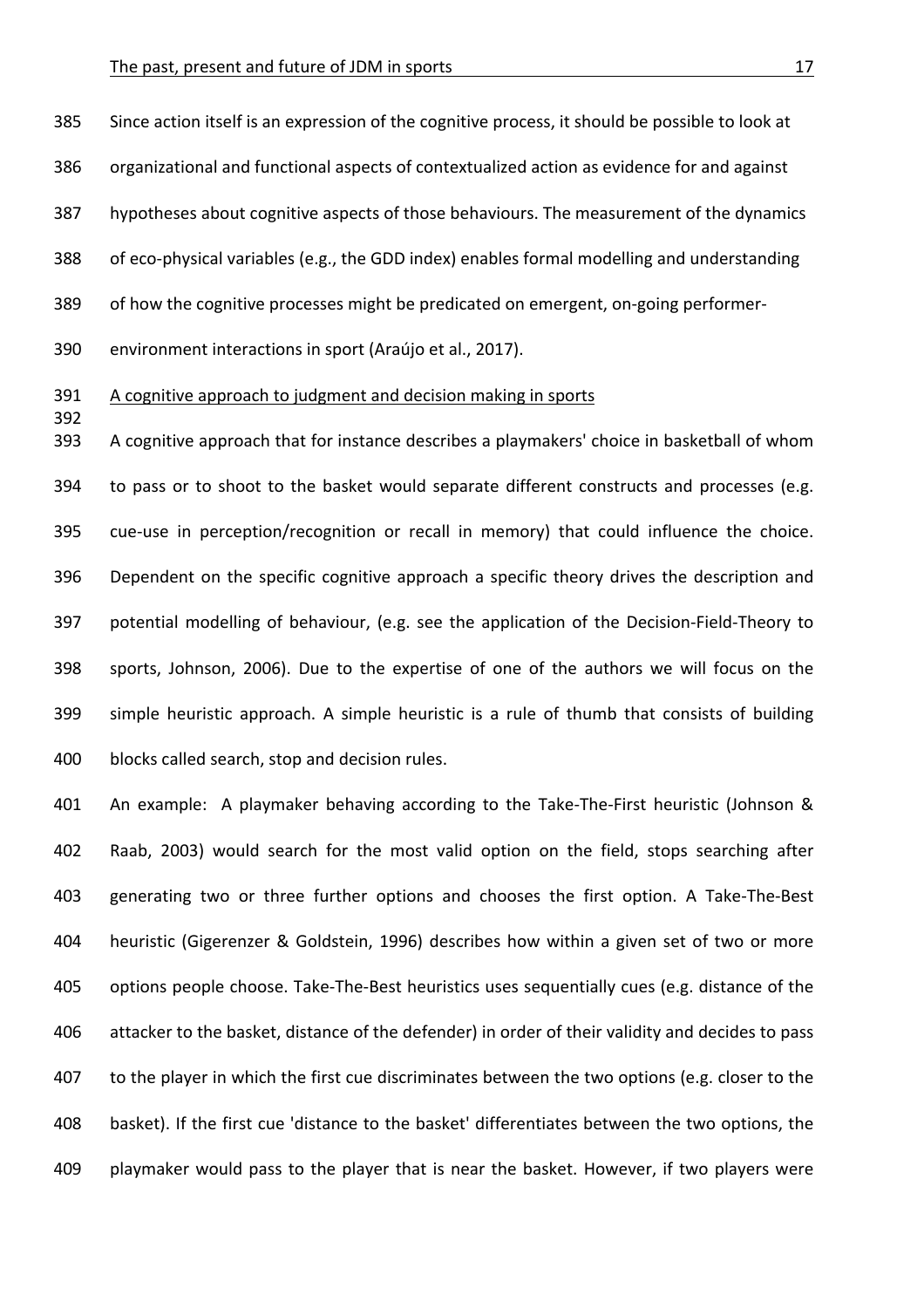410 comparably close to the basket, the second cue would be considered and the ball would be 411 played to the less-defended player.

412 The above examples are prototypical for the previous summaries of applications to sports 413 (Bennis & Pachur, 2006; Raab, 2012). Further examples include applications for heuristics 414 that are tuned to fast choices of allocation decisions in team-sports (e.g. Hepler & Feltz, 415 2012), or motor control related processes (e.g. Raab, Masters, & Maxwell, 2005). In addition, 416 heuristics have been applied to betting behaviour of spectators (Serwe & Frings, 2006), or 417 coaches' decisions in talent selection and development (De Oliveira, Lobinger, & Raab, 418 2014). Finally, recent theoretical comparisons have been put forward which include a table 419 of elements of building blocks and heuristics relevant for different applications in sport 420 psychology (Raab, 2018).

421 Methodologically, cognitive approaches to judgment and decision making in sports are often 422 quite experimentally-oriented. Experimental approaches use paradigms that differentiate 423 cues from fixed sets of options or ask participants to generate options for a given situation 424 (e.g. Belling, Suss & Ward, 2015). Time pressure is one of the situational variables 425 manipulated. Further developmental aspects of the person have been considered 426 systematically (e.g. Marasso, Laborde, Bardaglio, & Raab, 2014). Finally, developments of the 427 cognitive approach concern the use of psychophysiological data (e.g. Laborde & Raab, 2013) 428 and the modelling of choices and reaction times (Johnson, 2006).

429 In summary, the cognitive approach set standards to formulate the probabilities and 430 dynamics of judgments and decision making in sports and requires as the others 431 perspectives in this paper a comparison to each other as well as major improvements in the 432 future.

433 The Future: Theoretical challenges and solutions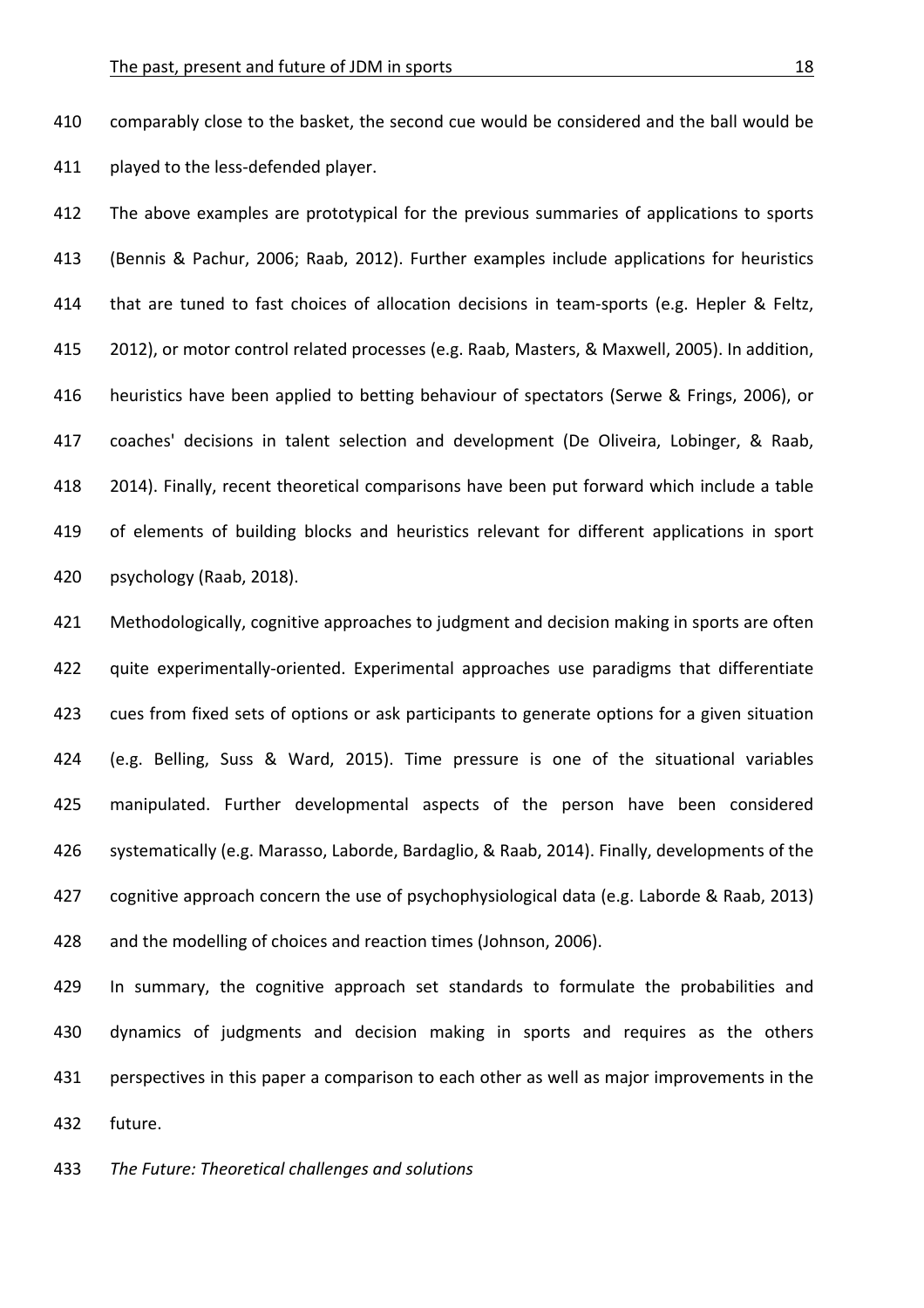434 As many other areas in sport psychology, JDM sport research began from the need to 435 understand sport phenomena. For this purpose, imported theories were adopted, adapted 436 and applied. For each theory, we list the most urgent theoretical challenges before we 437 propose research for a joint future.

### 438 Economic theoretical challenges

439 In a recent book-chapter, Raab, MacMahon, Avugos and Bar-Eli (in press) focus on the fierce 440 debate between H&B and FFH and how research in sport can contribute to its clarification. 441 From the text above, it is evident that in the "hot hand" controversy, H&B has currently the 442 upper hand. In contrast, Bar-Eli's (2018) penalty studies demonstrate how re-interpreting a 443 bias in terms of different utility functions undoes the bias and can be understood in terms of 444 another type of (bounded) rationality  $-$  in this case, social. It is our firm conviction that as 445 long as sport will be increasingly viewed as one of the best fields to study human JDM 446 processes (as noted by Kahneman, 2008), research in this area will continue to flourish.

# 447 Social cognition theoretical challenges

448 The application of the social cognition approach in the field of sport aims at promoting 449 progress in corresponding fields, such as officiating (MacMahon et al., 2014), sport 450 performance evaluation (Fasold, Memmert & Unkelbach, 2015), and person (athlete) 451 perception (Greenlees, 2007). As has been described above, in order to do so research needs 452 to overcome the stage of capturing effects and must follow the road to explanation and 453 theory based interventions. Therefore, the most urgent challenge is the 454 development/shaping of theories that are concerned with specific judgment tasks in sport. 455 For example, some efforts have already been made in this regard concerning refereeing in 456 game sports (Brand, Schweizer & Plessner, 2009; Plessner, Schweizer, Brand, & O'Hare, 457 2009). These theoretical considerations led to the development and evaluation of a video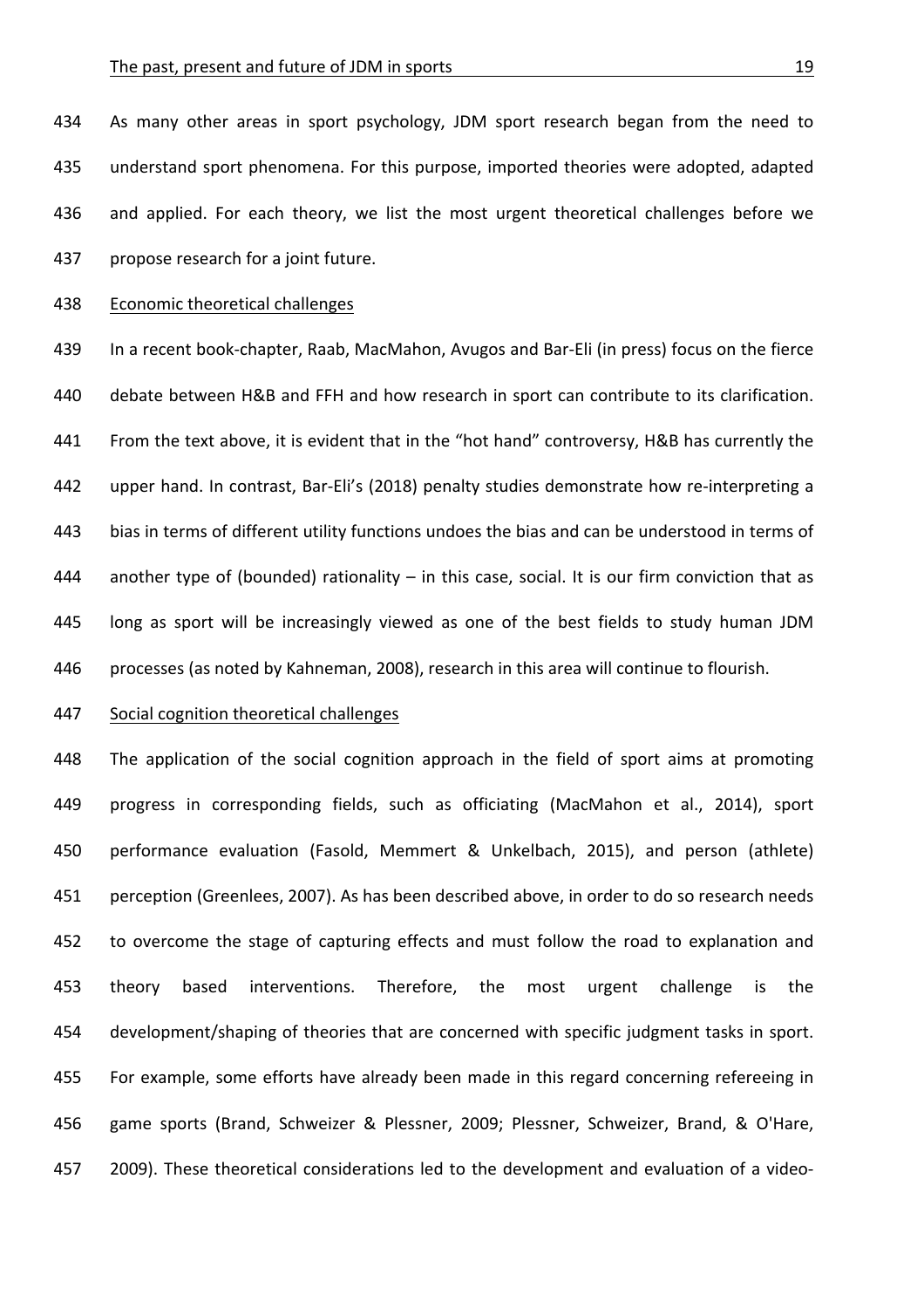458 based training for association football referees (Schweizer, Plessner, Kahlert, & Brand, 2011). 459 However, there is still not enough competition between different theoretical approaches in 460 this field. A notable exception is the scientific debate about the cognitive mechanisms that 461 may lead to the high number of erroneous offside decisions in association football (cf. 462 Brand, Plessner, & Unkelbach, 2008).

463 Ecological theoretical challenges

464 Recently Withagen, Araújo and de Poel (2017) sketched a dynamical model of the agent-465 environment relationship where agency is conceptualized as the capacity to modulate the 466 coupling strength with the environment. This model explained that the agent can influence 467 to some extent how he or she is influenced by the different affordances. By modulating the 468 coupling strength, the agent simply alters the dynamics of the performer-environment 469 system and thus the behaviour that emerges. This model opens to ecological dynamics the 470 challenge of understanding how changes in individual variables modulate the coupling 471 strength with the environment. Following the same logic, it opens the possibility to 472 understand how environment's changes (e.g., social, task-related, technology-based) 473 constraints the coupling strength with the performer. A third challenge is to understand how 474 these modulations make the performer-environment system more robust and flexible (i.e. 475 antifragile, a system that is leveraged by adversity; Kiefer, Silva, Harrison, & Araújo, in press) 476 over time. The coupling strength can be captured by eco-physical variables, as we 477 mentioned in the tennis example, where constraints such as court type, adversary level, 478 emotional processes, or fatigue level could be systematically studied to understand how 479 they change the performer-environment coupling strength.

480 Cognitive theoretical challenges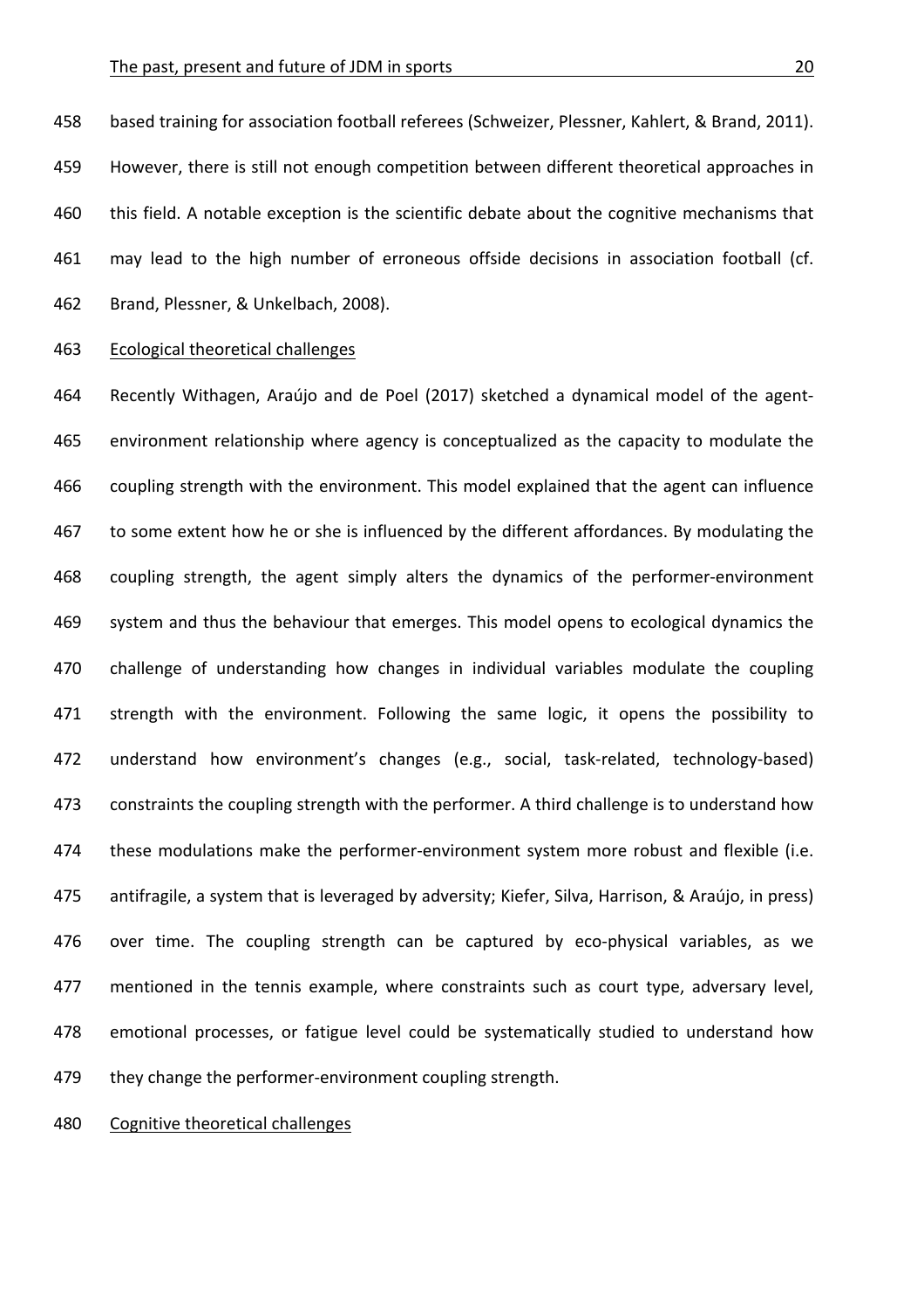#### The past, present and future of JDM in sports 21

481 The cognitive approach is challenged when considering aspects of learning. How do we learn 482 cue-validities? How do we become experts in decision-making? In sports, proposals on 483 decision training (e.g. Vickers, 2007) have been contrasted with Teaching Games For 484 Understanding (Griffin, Mitchell & Oslin, 1997), Ball schools (Memmert & Roth, 2007) or the 485 SMART-ER model (Raab, 2015), but those learning proposals in sports have not yet been 486 related to learning approaches within the specific frameworks such as simple heuristics (e.g. 487 Rieskamp & Otto, 2006).

488 A further challenge of the cognitive approach is that it leaves us in the dark about the 489 answer of which model and theoretical approach is valid and would predict different 490 behaviour. For instance, for specific models Take-The-First heuristic assumes a negative 491 correlation between number of generated options and choice quality whereas the Long-492 Term-Working-Memory model (Ericsson & Lehmann, 1996) predicts a positive correlation 493 that can be put to the test.

494 Conclusion

495 Hopefully, the future will bring more research of the kind "Theory A of JDM Phenomenon X" 496 versus "Theory B of Phenomenon X" or "Theory A" versus "Theory of B" in explaining 497 multiple phenomena X, Y and Z. Consequently, this would not only drive the theoretical 498 progress in the field but pave the road to better JDM in sport. Likewise, questions of 499 athletes, coaches, managers and fans not often are well-studied yet and could inform how 500 we should proceed in the next 50 years of JDM research. The list of those phenomena is 501 longer than a single researcher's life and list of potential studies can easily pursue, as choice 502 is almost everywhere in sports. Thus, the future of JDM research may lie in JDM teams. 503

504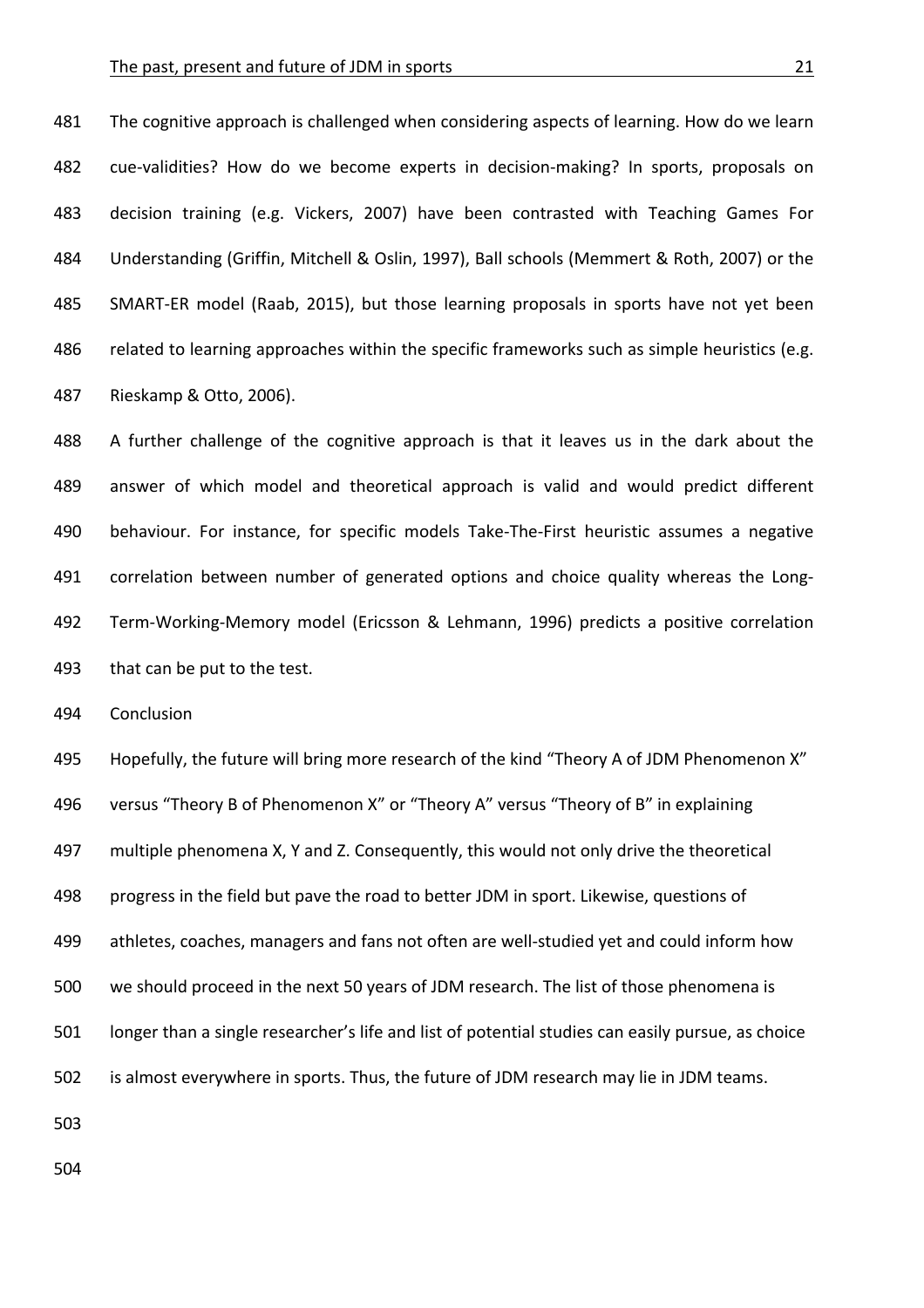| 505<br>506 | References<br>Ansorge, C. J., Scheer, J. K., Laub, J., & Howard, J. (1978). Bias in judging women's gymnastics |
|------------|----------------------------------------------------------------------------------------------------------------|
| 507        | induced by expectations of within-team order. Research Quarterly, 49, 399-405.                                 |
| 508        | Araújo, D., Davids, K., & Hristovski, R. (2006). The ecological dynamics of decision making in                 |
| 509        | sport. Psychology of Sport and Exercise, 7, 653-676.                                                           |
| 510        | Araújo, D., Diniz, A., Passos, P., & Davids, K. (2014). Decision making in social neurobiological              |
| 511        | systems modelled as transitions in dynamic pattern formation. Adaptive Behaviour,                              |
| 512        | $22(1)$ , $21-30$ .                                                                                            |
| 513        | Araújo, D., Hristovski, R., Seifert, L., Carvalho, J., & Davids, K. (2017). Ecological cognition:              |
| 514        | Expert decision-making behaviour in sport. International Review of Sport and Exercise                          |
| 515        | Psychology. 1-25.                                                                                              |
| 516        | Avugos, S., & Bar-Eli, M. (2015). A second thought on the success-breeds-success model:                        |
| 517        | Comment on Iso-Ahola and Dotson (2014). Review of General Psychology, 19, 106-                                 |
| 518        | 111.                                                                                                           |
| 519        | Avugos, S., Koeppen, J., Czienskowski, U., Raab, M., & Bar-Eli, M. (2013a). The "hot hand"                     |
| 520        | reconsidered: A meta-analytic approach. Psychology of Sport and Exercise, 14(1), 21-                           |
| 521        | 27.                                                                                                            |
| 522        | Avugos, S., Bar-Eli, M., Ritov, I., & Sher, E. (2013b). The elusive reality of efficacy-                       |
| 523        | performance cycles in basketball shooting: an analysis of players' performance under                           |
| 524        | invariant conditions. International Journal of Sport and Exercise Psychology, 11(2),                           |
| 525        | 184-202.                                                                                                       |
| 526        | Azar, O. H., & Bar-Eli, M. (2011). Do soccer players play the mixed-strategy Nash                              |
| 527        | equilibrium?. Applied Economics, 43(25), 3591-3601.                                                            |
| 528        | Bandura, A. (1997). Self-efficacy: The exercise of control. New York: Freeman.                                 |
| 529        | Bar-Eli, M. (2018). Boost! How the psychology of sports can enhance your performance in                        |
| 530        | management and work. New York, NY: Oxford University Press.                                                    |
| 531        | Bar-Eli, M., & Raab. M. (Eds). (2006a). Judgment and decision making in sport and exercise.                    |
| 532        | Psychology of Sport and Exercise, 7 (8).                                                                       |
| 533        | Bar-Eli, M., Avugos, S., & Raab, M. (2006b). Twenty years of "hot hand" research: Review                       |
| 534        | and critique. Psychology of Sport and Exercise, 7(6), 525-553.                                                 |
| 535        | Bar-Eli, M., Azar, O. H., Ritov, I., Keidar-Levin, Y., & Schein, G. (2007). Action bias among elite            |
| 536        | soccer goalkeepers: The case of penalty kicks. Journal of economic psychology, 28(5),                          |
| 537        | 606-621.                                                                                                       |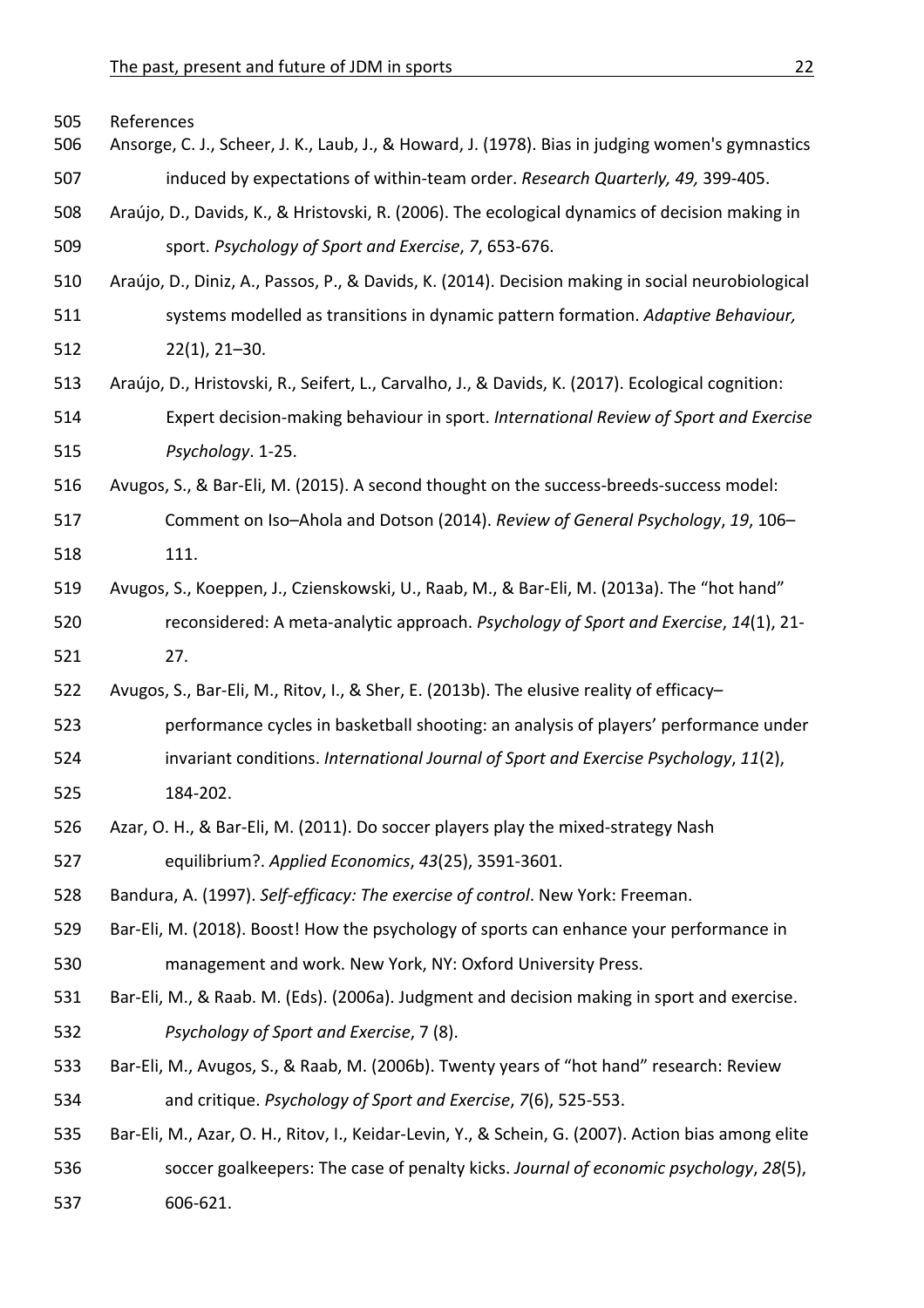- 538 Bar-Eli, M., & Raab, M. (2009a). Judgment and decision making in sport and exercise: A
- 539 concise history and present and future perspectives. *Perspectives on cognition and* 540 *action in sport*, 149-156.
- 541 Bar-Eli, M., Azar, O. H., & Lurie, Y. (2009b). (Ir) rationality in action: do soccer players and 542 goalkeepers fail to learn how to best perform during a penalty kick?. *Progress in brain* 543 *research*, *174*, 97-108.
- 544 Bar-Eli, M., & Azar, O. H. (2009c). Penalty kicks in soccer: an empirical analysis of shooting 545 strategies and goalkeepers' preferences. *Soccer & Society*, 10(2), 183-191.
- 546 Bar-Eli, M., Plessner, H., & Raab, M. (2011). Judgement, decision making and success in sport. 547 **Chichester:** Wiley-Blackwell.
- 548 Belling, P. K., Suss, J., & Ward, P. (2015). Advancing theory and application of cognitive
- 549 research in sport: Using representative tasks to explain and predict skilled
- 550 anticipation, decision-making, and option-generation behavior. *Psychology of Sport* 551 *and Exercise*, *16*, 45–59.
- 552 Bennis, W. M., & Pachur, T. (2006). Fast and frugal heuristics in sports. Psychology in Sport 553 *and Exercise,* 7, 611–629.
- 554 Bernstein, N. A. (1967). The co-ordination and regulation of movements. Oxford: Pergamon 555 Press.
- 556 Bootsma, R. J. & van Wieringen, P. C. W. van (1990). Timing an attacking forehand drive in 557 table tennis. Journal of Experimental Psychology: Human Perception and 558 *Performance*, 16, 21-29.
- 559 Brand, R., Plessner, H., & Unkelbach, C. (2008). Basic psychological processes underlying
- 560 referees' decision-making. In P. Anderson, P. Ayton & C. Schmidt (Eds.), Myths and
- 561 *facts about football:* The economics and psychology of the world's greatest sport (pp. 562 173-190). Cambridge: Cambridge Scholars Press.
- 563 Brand, R., Schweizer, G., & Plessner, H. (2009). Conceptual considerations about the
- 564 development of a decision-making training method for expert soccer referees. In D.
- 565 Araújo, H. Ripoll & M. Raab (Eds.), *Perspectives on cognition and action in sport* (pp.
- 566 181-190). Hauppauge, NY: Nova Sciences.
- 567 Brunswik, E. (1956). Perception and the representative design of psychological experiments 568 (2nd ed.). Berkeley: University of California Press.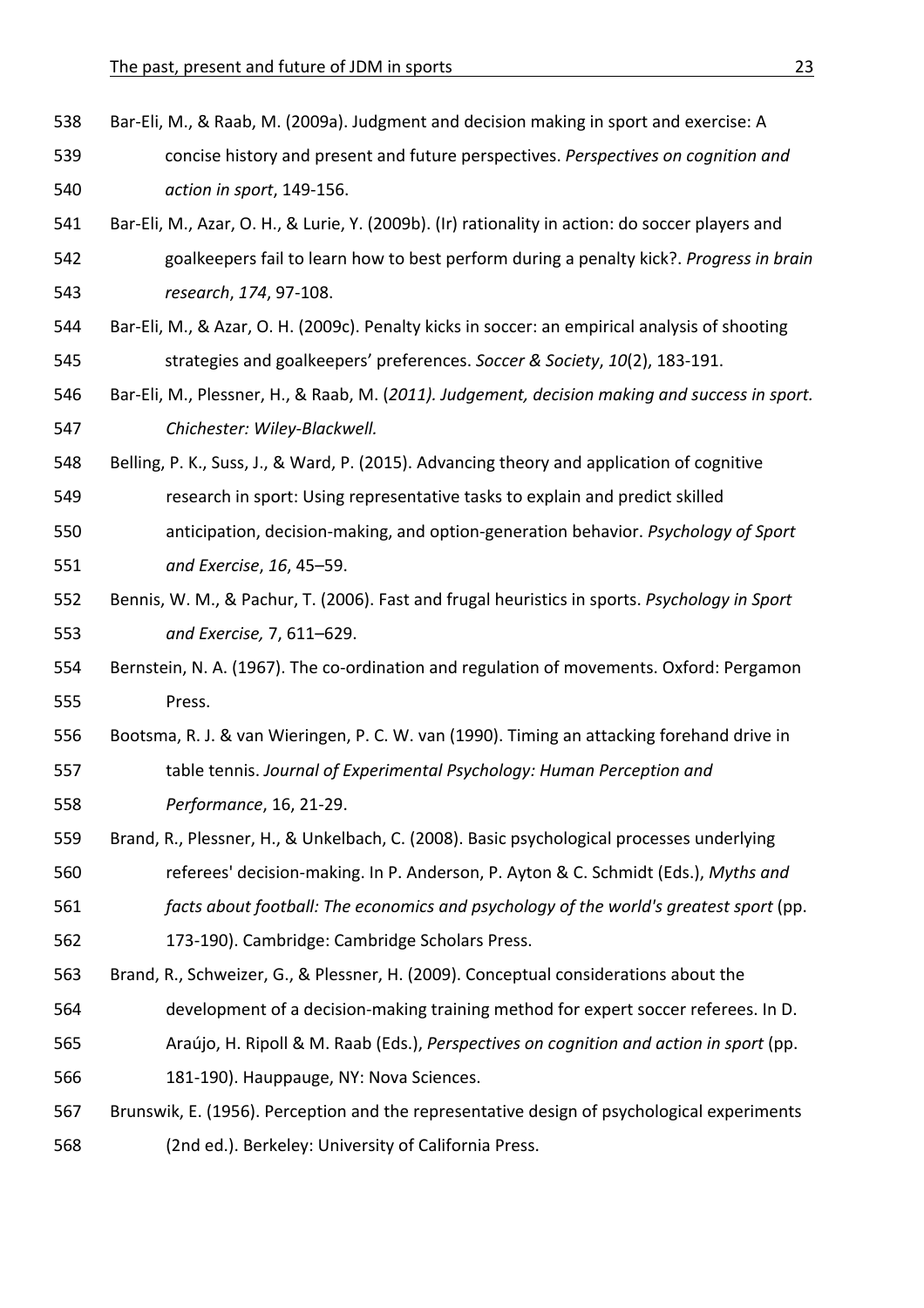- 569 Busemeyer, J. R. & Townsend, J. T. (1993). Decision field theory: a dynamic-cognitive 570 approach to decision making in an uncertain environment. *Psychological review*, 571 *100*(3), 432.
- 572 Csapo, P. (2015). The effect of defensive pressure on the hot-hand phenomenon in 573 Basketball. Dissertation. Deutsche Sporthochschule, Köln.
- 574 Carvalho, J., Araújo, D., Travassos, B., Fernandes, O., Pereira, F., & Davids, K. (2014).
- 575 Interpersonal dynamics in baseline rallies in tennis. *International Journal of Sports* 576 **Science & Coaching, 9(5), 1043-1056.**
- 577 Davids, K., Handford, C., & Williams, M. (1994). The natural physical alternative to cognitive 578 theories of motor behaviour: An invitation for interdisciplinary research in sports 579 science? *Journal of Sports Sciences*, 12, 495–528.
- 580 De Oliveira, M. C., Orbetelli, R., & De Barros Neto, T. L. (2011). Call accuracy and distance
- 581 from the play: A study with Brazilian soccer referees. *International Journal of Exercise* 582 *Science, 4,* 30–8.
- 583 De Oliveira, R. F., Lobinger, B. H., & Raab, M. (2014). An adaptive toolbox approach to the 584 *route to expertise in sport. Frontiers in Psychology*, 5. p. 709.
- 585 Edwards, W. (1954). The theory of decision making. *Psychological bulletin*, 51(4), 380.
- 586 Ericsson, K. A., & Lehmann, A. C. (1996). Expert and exceptional performance: Evidence on 587 maximal adaptations on task constraints. Annual Review of Psychology, 47, 273-305.
- 588 Fajen, B., Riley, M., & Turvey, M. (2009). Information, affordances, and the control of action 589 in sport. *International Journal of Sport Psychology*, 40(1), 79-107.
- 590 Fasold, F., Memmert, D., & Unkelbach, C. (2015). A theory-based intervention to prevent 591 calibration effects in serial sport performance evaluations. *Psychology of Sport and* 592 *Exercise, 18,* 47–52.
- 593 Fiske, S. T., & Neuberg, S.L. (1990). A continuum of impression formation, form category-
- 594 based to individuating processes: Influences of information and motivation on
- 595 attention and interpretation. In M.P. Zanna (Ed.), *Advances in experimental social* 596 *psychology* (Vol. 23, pp. 1-74). New York: Academic Press.
- 597 Fiske, S. & Taylor, S. E. (2013). Social cognition From brains to culture (2nd Ed.). New York: 598 McGraw-Hill.
- 599 Gibson, J. J. (1966). *The senses considered as perceptual systems*. Boston, MA: Houghton 600 Mifflin.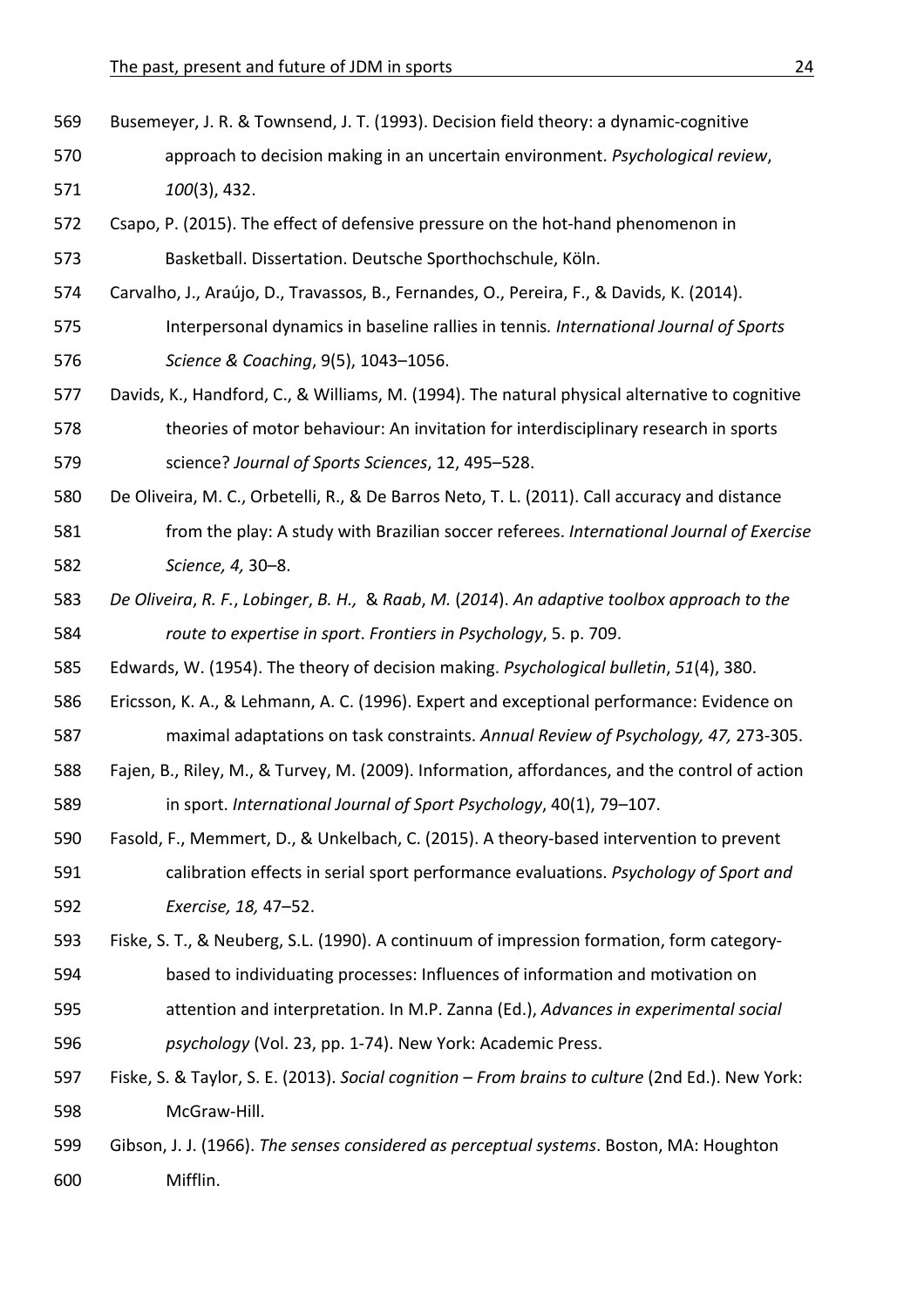- 601 Gibson, J. J. (1979). *The ecological approach to visual perception*. Boston, MA: Houghton 602 Mifflin. 603 Gigerenzer, G., & Goldstein, D. G. (1996). Reasoning the fast and frugal way: models of 604 bounded rationality. *Psychological review*, *103*(4), 650. 605 Gigerenzer, G. (2000). *Adaptive thinking: Rationality in the real world*. Oxford University 606 Press, USA. 607 Gilovich, T., Vallone, R., & Tversky, A. (1985). The hot hand in basketball: on the 608 misperception of random sequences. Cognitive Psychology, 17, 295e314. 609 Gilovich, T., Griffin, D., & Kahneman, D. (Eds.). (2002). *Heuristics and biases: The psychology* 610 of *intuitive judgment*. New York: Cambridge University Press. 611 Greenlees, I. (2007). Person perception and sport performance. In S. Jovett & D. Lavallee 612 (Eds.), *Social psychology in sport* (pp. 195-208). Champaign, Ill: Human Kinetics. 613 Griffin, L. L., Mitchell, S. A., & Oslin, J. L. (1997). *Teaching sport concepts and skills. A tactical* 614 *games approach.* Champaign, IL: Human Kinetics. 615 Hepler, T. J., & Feltz, D. L. (2012). Path analysis examining self-efficacy and decision-making 616 berformance on a simulated baseball task. *Research quarterly for exercise and sport*, 617 *83*(1), 55-64. 618 Johnson, J. G. (2006). Cognitive modeling of decision making in sports. Psychology of Sport 619 *and Exercise*, *7*(6), 631-652. 620 Johnson, J. G., & Raab, M. (2003). Take the first: Option-generation and resulting choices. 621 *Organizational behavior and human decision processes*, *91*(2), 215-229. 622 Jones, M. V., Paull, G. C., & Erskine, J. (2002). The impact of a team's reputation on the 623 decisions of association football referees. *Journal of Sports Sciences, 20, 991-1000*. 624 Kahneman, D. (2008). Personal communication with Michael Bar-Eli. 625 Kahneman, D., & Tversky, A. (1979). Prospect theory: An analysis of decision under risk. 626 *Econometrics*, 47, 263-291. Retrieved from: http://www. jstor. org/pss/1914185. 627 Kahneman, D., Slovic, P., & Tversky, A., (Eds.). (1982). Judgment under uncertainty: Heuristics 628 *and biases*. Cambridge: Cambridge University Press. 629 Kahneman, D., & Miller, D. T. (1986). Norm theory: Comparing reality to its alternatives. 630 *Psychological Review*, 93, 136-153. 631 Kahneman, D., & Egan, P. (2011). *Thinking, fast and slow* (Vol. 1). New York: Farrar, Straus
- 632 and Giroux.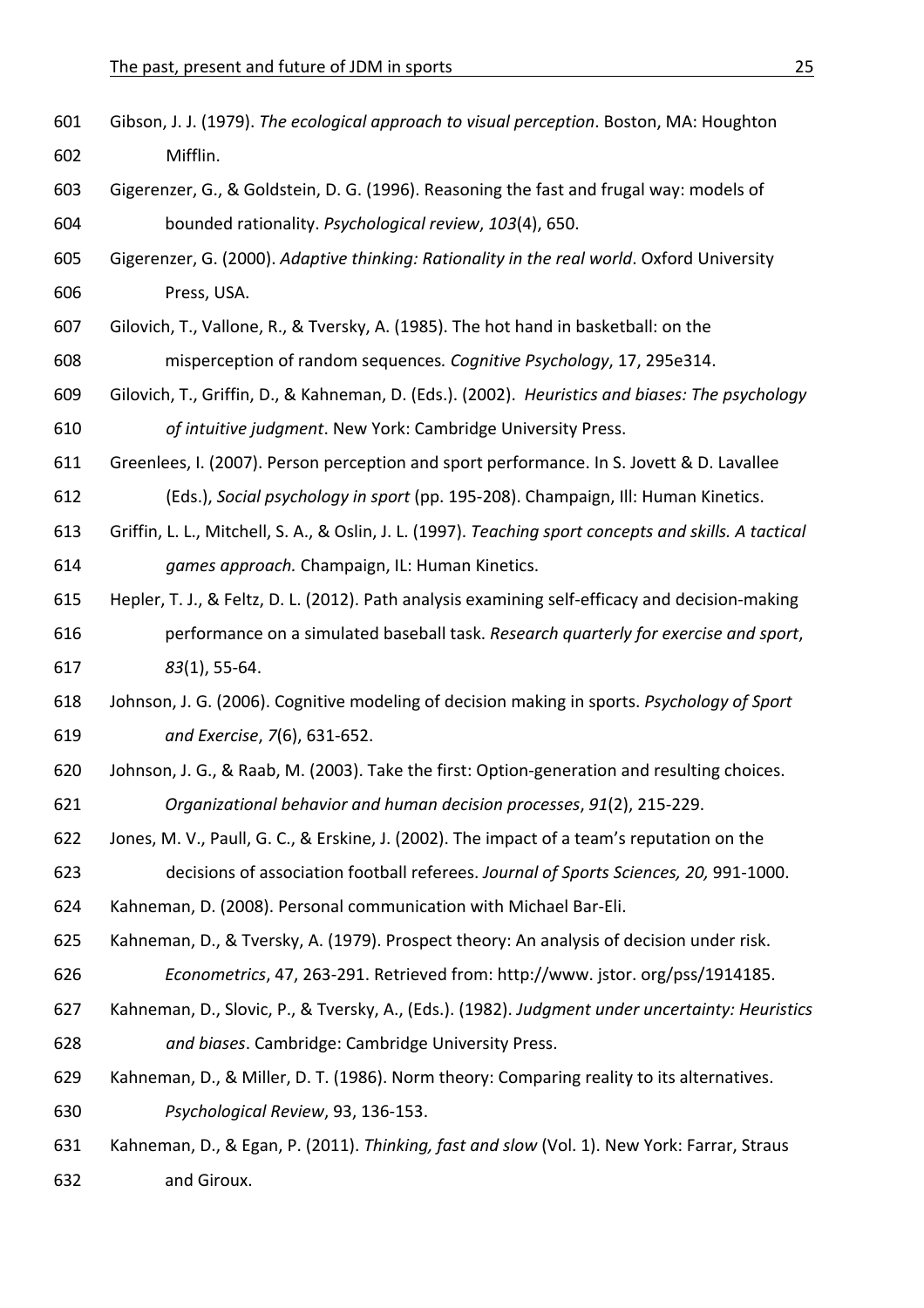633 Kahneman, D., & Tversky, A. (2013). Prospect theory: An analysis of decision under risk. In 634 *Handbook of the fundamentals of financial decision making: Part I* (pp. 99-127). 635 Kelso, J. A. S. (1995). *Dynamic patterns: The self-organization of brain and behaviour*. 636 **Cambridge: MIT Press.** 637 Kiefer, A. W., Silva, P., Harrison, H., & Araújo, D. (in press). Antifragility in sport: Leveraging 638 adversity to enhance performance. Sport, Exercise, and Performance Psychology. 639 Koehler, D. J., & Harvey, N. (2004). *Blackwell handbook of judgment and decision making*. 640 Malden, MA: Blackwell. 641 Kranjec, A., Lehet, M., Bromberger, B., & Chatterjee, A. (2010). A sinister bias for calling fouls 642 in soccer. *PLoS ONE, 5*(7). 643 Krenn, B. (2014). The impact of uniform color on judging tackles in association football. 644 *Psychology of Sport and Exercise, 15,* 222-225. 645 Kugler, N. P., Kelso, J. A. S., & Turvey, M. T. (1980). On the concept of coordinative structures 646 as dissipative structures: I. Theoretical lines of convergence. In G. E. Stelmach & J. 647 Requin (Eds.), *Tutorials in motor behavior* (pp. 3–47). Amsterdam: North-Holland 648 Pub. 649 Laborde, S. & Raab, M. (2013). The tale of hearts and reason: the influence of mood on 650 decision making. Journal of Sport & Exercise Psychology, 35(4), 339-357. 651 Lee, D. N., Lishman, J. R., & Thomson, J. A. (1982). Regulation of gait in long jumping. *Journal* 652 of Experimental Psychology: Human Perception and Performance, 8, 448-459 653 Lewis, M. (2016). *The undoing project: A friendship that changed our minds*. WW Norton & 654 Company. 655 MacMahon, C., Plessner, H., Pizzera, A., Oudejans, R. R. D., & Raab, M. (2014). Sports officials 656 *and officiating: Science and practice*. London: Routledge. 657 Marasso, D., Laborde, S., Bardaglio, G., & Raab, M. (2014). A developmental perspective on 658 decision making in sports. *International Review of Sport and Exercise Psychology*, 659 *7*(2014), 1–23. 660 Memmert, D., & Roth, K. (2007). The Effects of Non-Specific and Specific Concepts on 661 Tactical Creativity in Team Ball Sports. Journal of Sports Sciences, 25, 1423-1432. 662 Misirlisoy, E., & Haggard, P. (2014). Asymmetric predictability and cognitive competition in 663 football penalty shootouts. *Current Biology*, *24*(16), 1918-1922.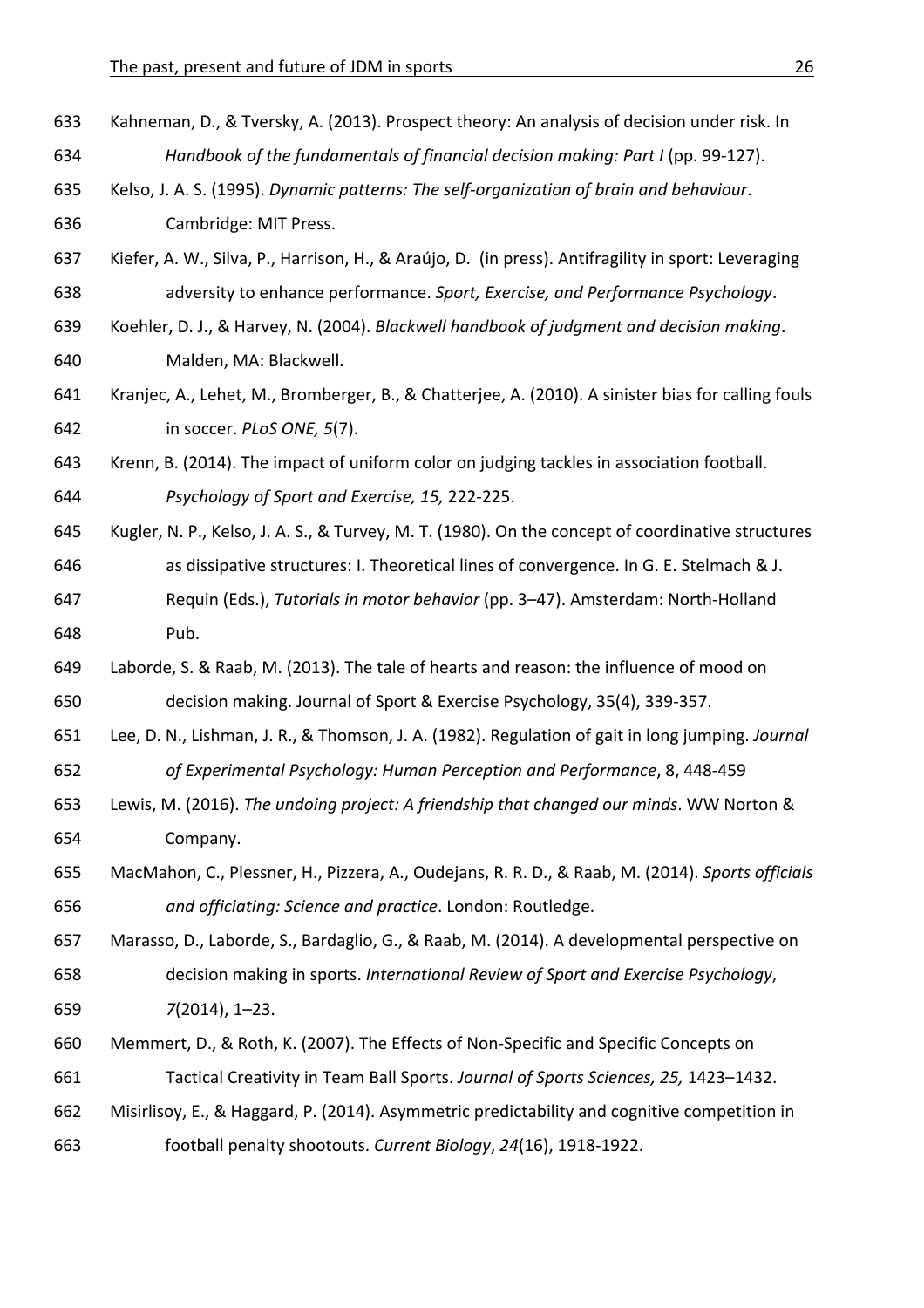| 664 | Nevill, A. M., Balmer, N. J., & Williams, A. M. (2002). The influence of crowd noise and          |
|-----|---------------------------------------------------------------------------------------------------|
| 665 | experience upon refereeing decisions in football. Psychology of Sport and Exercise, 3,            |
| 666 | 261-272.                                                                                          |
| 667 | Palacios-Huerta, I. (2014). Beautiful game theory: How soccer can help economics. Princeton       |
| 668 | University Press.                                                                                 |
| 669 | Plessner, H. (1999). Expectation biases in gymnastics judging. Journal of Sport and Exercise      |
| 670 | Psychology, 21, 131-144.                                                                          |
| 671 | Plessner, H., & Haar, T. (2006). Sports performance judgments from a social cognition             |
| 672 | perspective. Psychology of Sport and Exercise, 7, 555-575.                                        |
| 673 | Plessner, H., Schweizer, G., Brand, R., & O'Hare, D. (2009). A multiple-cue learning approach     |
| 674 | as the basis for understanding and improving soccer referees' decision making. In M.              |
| 675 | Raab, J. Johnson & H. Heekeren (Eds.), Progress in Brain Research: Mind and Motion:               |
| 676 | The Bidirectional Link between Thought and Action (pp. 151-158). Amsterdam:                       |
| 677 | Elsevier Press.                                                                                   |
| 678 | Raab, M., Masters, R. S., & Maxwell, J. P. (2005). Improving the 'how'and 'what'decisions of      |
| 679 | elite table tennis players. Human movement science, 24(3), 326-344.                               |
| 680 | Raab, M. (2012). Simple heuristics in sports. International Review of Sport and Exercise          |
| 681 | Psychology, 5(2), 104-120.                                                                        |
| 682 | Raab, M. (2015). SMART-ER: a situation model of anticipated response consequences in              |
| 683 | tactical decisions in skill acquisition - extended and revised. Front. Psychol. 5:1533.           |
| 684 | Raab, M. (2018). Performance Psychology. In G. Tenenbaum & R. Eklund (eds.). Handbook of          |
| 685 | Sport Psychology (4th Edition). New York: Wiley.                                                  |
| 686 | Raab, M., MacMahon, C., Avugos, S. & Bar-Eli, M. (in press). Heuristics, Biases, and Decision     |
| 687 | Making. In M. Williams & R. Jackson (Eds.), Anticipation and Decision Making in                   |
| 688 | Sport. Routledge.                                                                                 |
| 689 | Rieskamp, J. & Otto, P. E. (2006). SSL: A theory of how people learn to select strategies.        |
| 690 | Journal of Experimental Psychology: General, 135, 207-236.                                        |
| 691 | Roskes, M., Sligte, D., Shalvi, S., & De Dreu, C. K. (2011). The right side? Under time pressure, |
|     |                                                                                                   |

692 approach motivation leads to right-oriented bias. *Psychological Science*, 22(11), 1403-693 1407.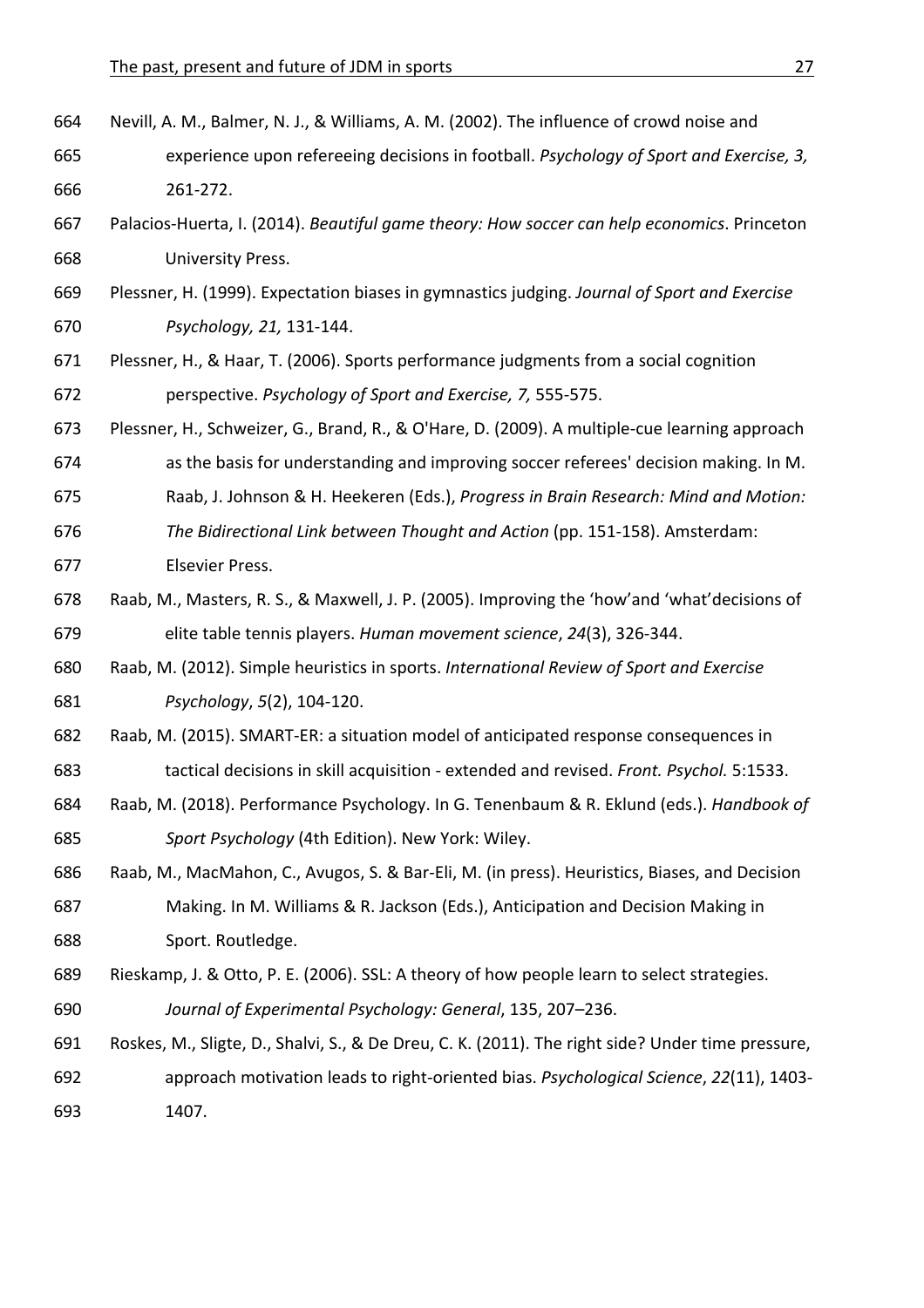- 694 Sabag, E., Lidor, R., Morgulev, E., Arnon, M., Azar, O., & Bar-Eli, M. (2018). To dive or not to 695 dive in the penalty area? The questionable art of deception in soccer. *International* 696 *Journal of Sport and Exercise Psychology*, 1-12.
- 697 Scheer, J. K. (1973). Effect of placement in the order of competition on scores of Nebraska 698 high school students. *Research Quarterly, 44, 79-85.*
- 699 Scheer, J. K., & Ansorge, C. J. (1975). Effects of naturally induced judges' expectations on the 700 ratings of physical performances. *Research Quarterly, 46, 463-470*.
- 701 Scheer, J. K., & Ansorge, C. J. (1979). Influence due to expectations of judges: A function of 702 internal-external locus of control. Journal of Sport Psychology, 1, 53-58.
- 703 Schwarz, W. (2011). Compensating tendencies in penalty kick decisions of referees in
- 704 professional football: Evidence from the German Bundesliga 1963-2006. Journal of 705 *Sports Sciences, 29,* 441-447.
- 706 Schweizer, G., Plessner, H., Kahlert, D., & Brand, R. (2011). A video-based training method 707 for improving soccer referees' intuitive decision-making skills. *Journal of Applied* 708 *Sport Psychology, 23,* 429-442.
- 709 Serwe S. & Frings C. (2006). Who will win Wimbledon? The recognition heuristic in predicting 710 sports events. Journal of Behavioral Decision Making, 19, 321–332.
- 711 Shaw, R. (2003). The agent-environment interface: Simon's indirect or Gibson's direct 712 coupling? *Ecological Psychology*, 15, 37–106.
- 713 Simon, H. A. (1955). A behavioral model of rational choice. The quarterly journal of 714 *economics*, 69(1), 99-118.
- 715 Turvey, M. T. (1977). Preliminaries to a theory of action with reference to vision. In R. E.
- 716 Shaw, & J. Bransford (Eds.), *Perceiving, acting and knowing: Toward an ecological* 717 *psychology* (pp. 211–265). Erlbaum, NJ: Hillsdale.
- 718 Unkelbach, C. & Memmert, D. (2010). Crowd noise as a cue in referee decisions contributes 719 to the home advantage. *Journal of Sport & Exercise Psychology, 32, 483-498*.
- 720 Van Quaquebeke, N., & Giessner, S. R. (2010). How embodied cognition affect judgments:
- 721 Height-related attribution bias in football foul calls. Journal of Sport & Exercise 722 *Psychology, 32,* 3-22.
- 723 Vickers, J. N. (2007). *Perception, cognition, and decision training: The quiet eye in action.* 724 Champaign, IL: Human Kinetics.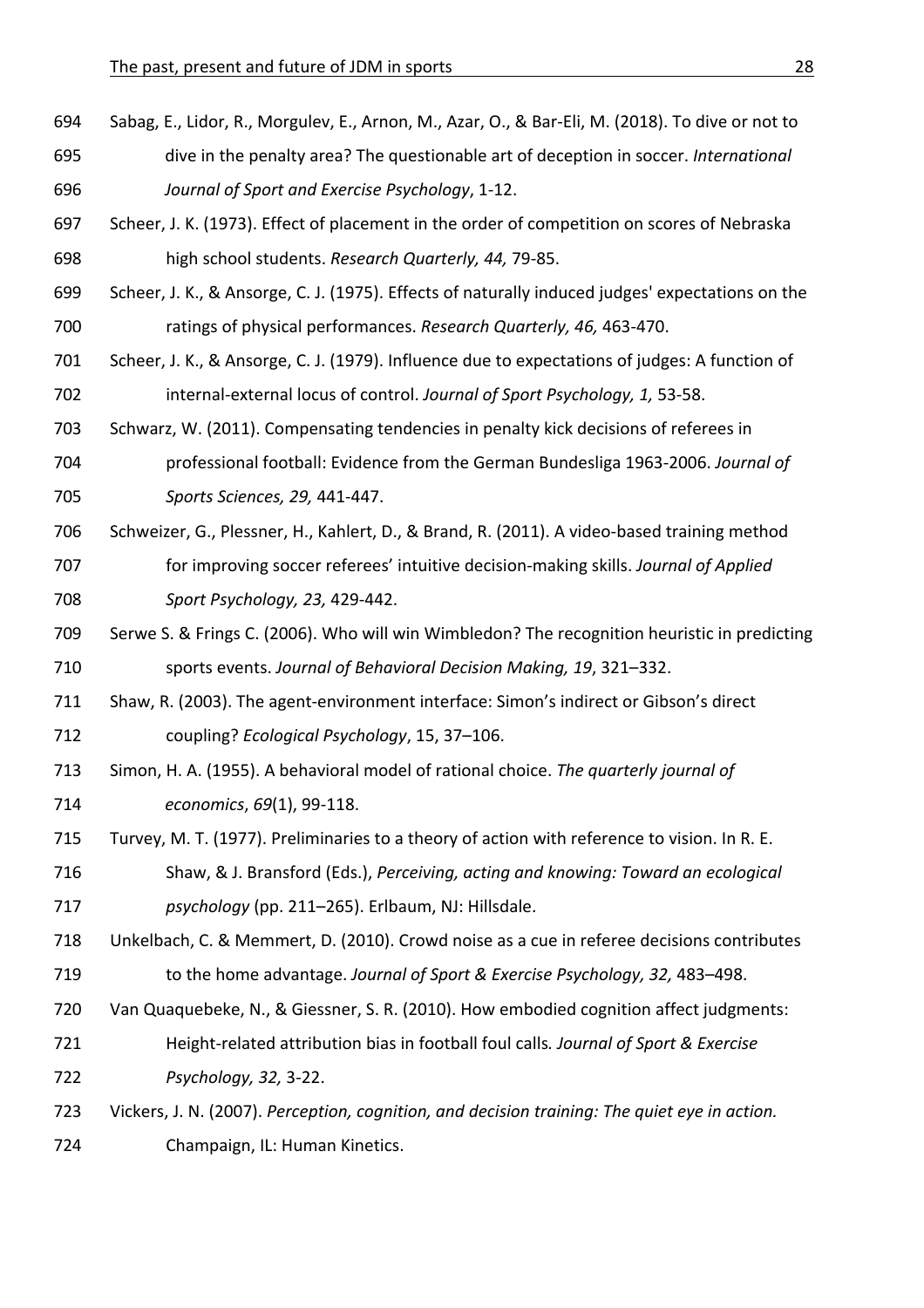| 725 | Wagner-Egger, P., Gygax, P., & Ribordy, F. (2012). Racism in soccer? Perception of challenges    |
|-----|--------------------------------------------------------------------------------------------------|
| 726 | of black and white players by white referees, soccer players, and fans. Perceptual &             |
| 727 | Motor Skills, 114, 275-289.                                                                      |
| 728 | Williams, A. M., & Jackson, R. (2018). Perception and Decision Making in Sports. London:         |
| 729 | Routledge.                                                                                       |
| 730 | Williams, A. M., Davids, K., Burwitz, L., & Williams, J. G. (1992). Perception and action in     |
| 731 | sport. Journal of Human Movement Studies, 22, 147-205.                                           |
| 732 | Withagen, R., Araújo, D., & de Poel, H. J. (2017). Inviting affordances and agency. New Ideas    |
| 733 | in Psychology, 45, 11-18.                                                                        |
| 734 | Withing, H. T. (1990). Decision-making in sport. In Bakker, F.C., Whiting, H. T. & van der Brug, |
| 735 | H. (Eds). Sport psychology: concepts and applications. Londres: John Wiley & Sons.               |
| 736 | Wolpert, D. M. & Landy, M. S. (2012). Motor control is decision-making. Current Opinion in       |
| 737 | Neurobiology, 22, 996-1003.                                                                      |
|     |                                                                                                  |

738